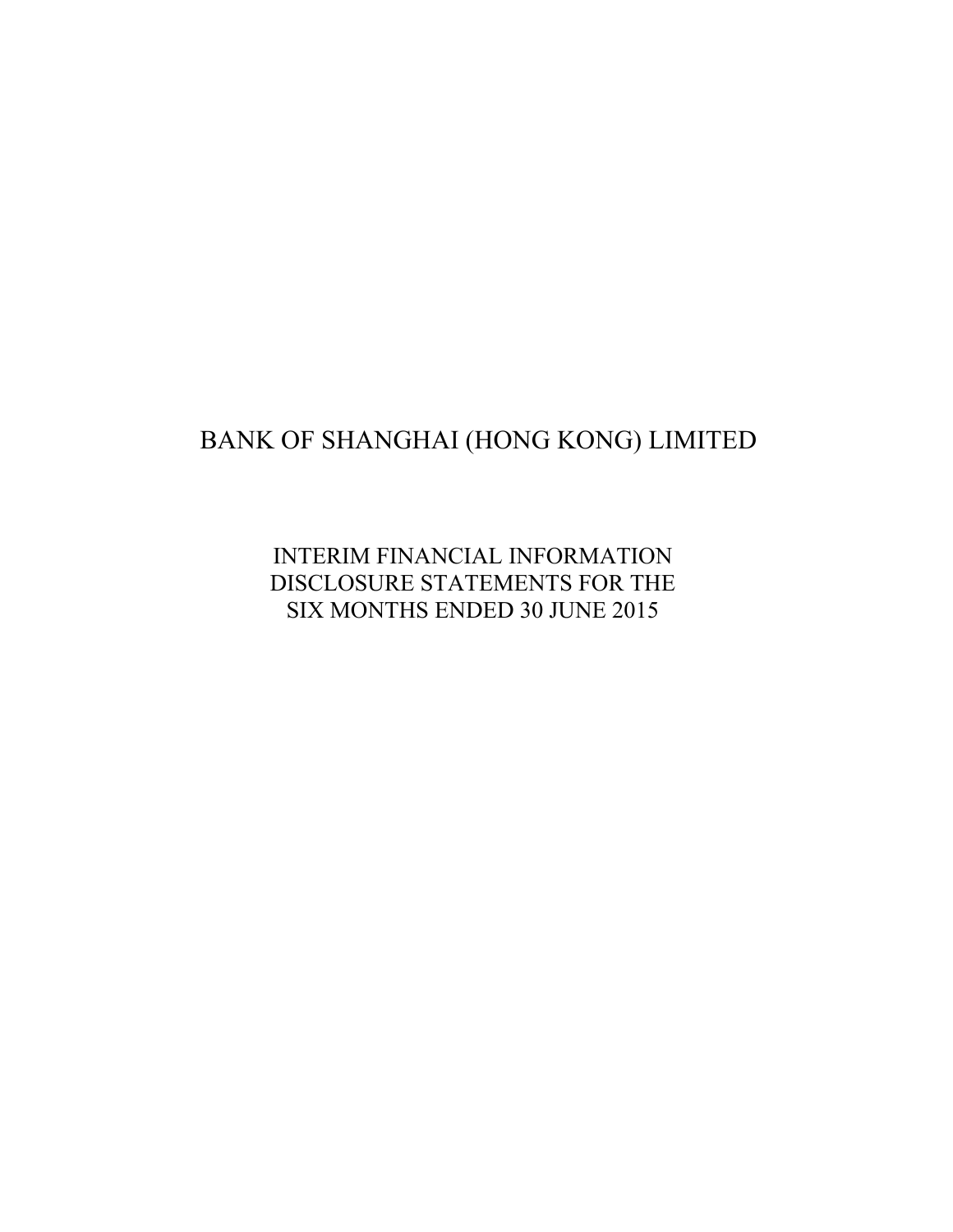| <b>CONTENTS</b>                                                        | Page(s)                     |
|------------------------------------------------------------------------|-----------------------------|
| <b>FINANCIAL REVIEW</b>                                                |                             |
| CONSOLIDATED STATEMENT OF COMPREHENSIVE INCOME                         | $\mathcal{D}_{\mathcal{L}}$ |
| CONSOLIDATED STATEMENT OF FINANCIAL POSITION                           | 3                           |
| CONSOLIDATED STATEMENT OF CHANGES IN EQUITY                            | $\overline{4}$              |
| CONSOLIDATED STATEMENT OF CASH FLOWS                                   | 5                           |
| NOTES TO INTERIM FINANCIAL INFORMATION<br><b>DISCLOSURE STATEMENTS</b> | $6 - 26$                    |
| SUPPLEMENTARY FINANCIAL INFORMATION                                    | $27 - 35$                   |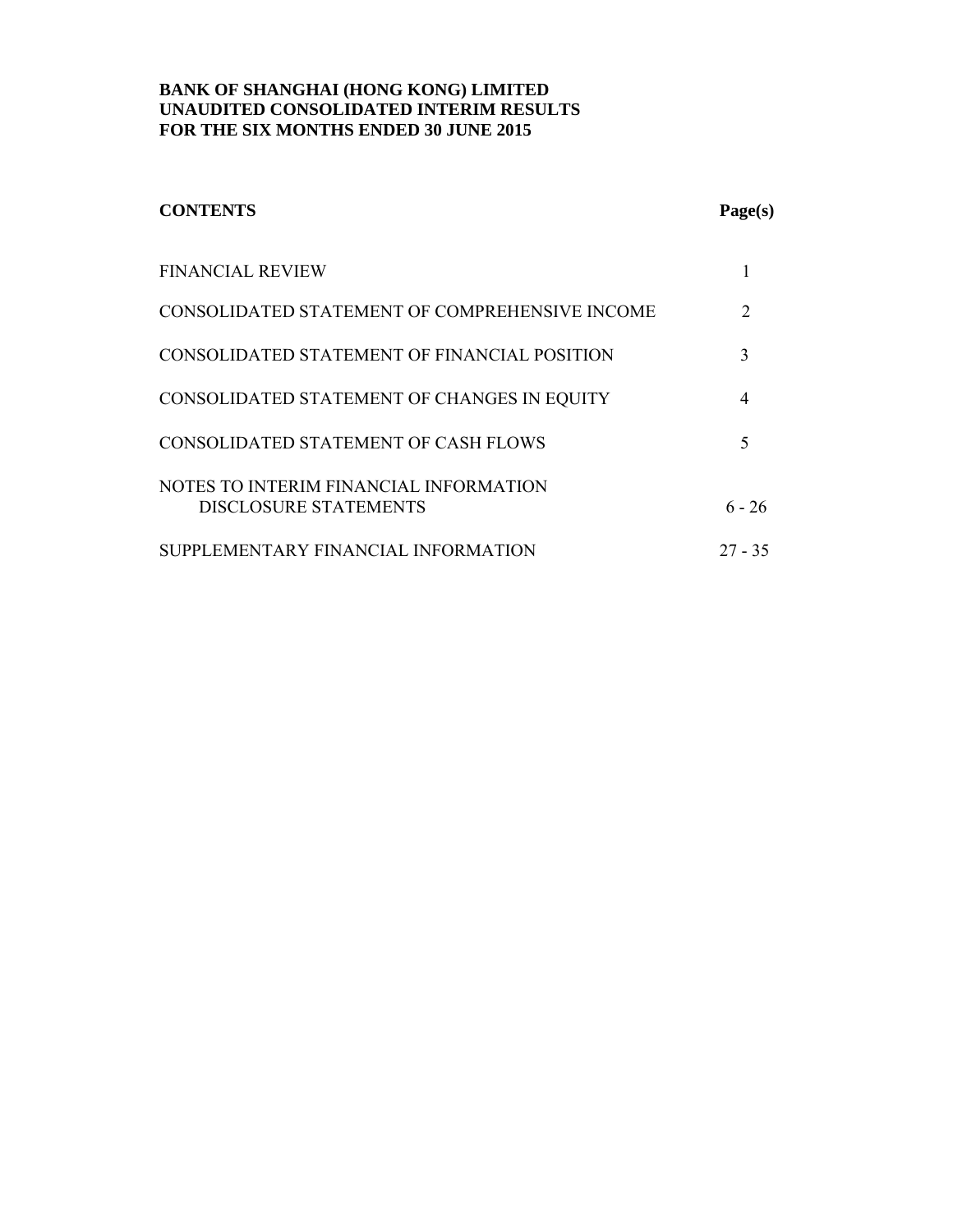Bank of Shanghai (Hong Kong) Limited (the "Company") is pleased to present the interim financial disclosure statements of the Company and its subsidiary (the "Group") for the first half ended 30 June 2015. The consolidated statement of comprehensive income, the consolidated statement of cash flows, and consolidated statement of changes in equity for the six months ended 30 June 2015, and the consolidated statement of financial position as at 30 June 2015 of the Group, (all of which are unaudited) along with the explanatory notes are illustrated on pages 2 to 35 of these interim financial disclosure statements.

#### **Financial Review**

The Group's profit for the period amounted to HK\$76,746,000, a remarkable increase as compared with the same period of 2014. It should be noted that the Group's operating results included a foreign exchange translation gain of HK\$2,177,000 (2014: loss of HK\$46,555,000) related to the capital denominated in Renminbi ("RMB") due to fluctuation of RMB against HK\$ during the period. Should this translation gain be excluded, the Group's operating profit before taxation would have been HK\$89,859,000, or 66% higher than the same period of 2014.

Loans and advances to customers increased by 52% to HK\$5,411 million, while customer deposits rose by 62% to HK\$6,985 million as the Group continued to expand its customer and deposit base. The assets quality remained healthy with no impaired loans and advances.

The Group's financial position remained sound. Total capital ratio was satisfactory at 29.8%, and the average liquidity maintenance ratio ("LMR") at 74.9%. Both ratios were well above the respective minimum requirements as governed by the Hong Kong Monetary Authority.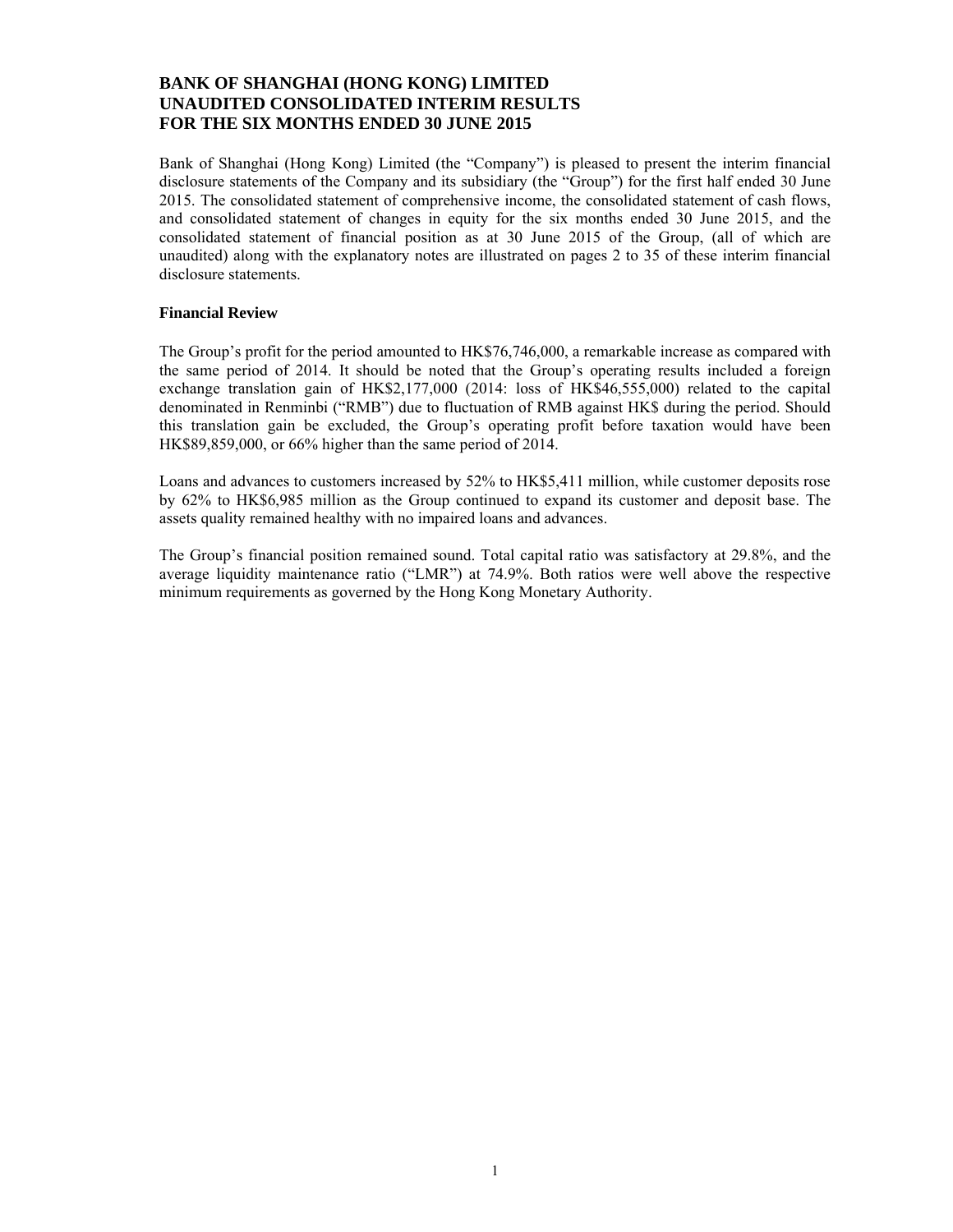### **CONSOLIDATED STATEMENT OF COMPREHENSIVE INCOME**

|                                                                 | Note | 6 months ended<br>30 Jun 2015<br><b>HK\$'000</b> | 6 months ended<br>30 Jun 2014<br><b>HK\$'000</b> |
|-----------------------------------------------------------------|------|--------------------------------------------------|--------------------------------------------------|
| Interest income                                                 |      | 175,702                                          | 105,998                                          |
| Interest expense                                                |      | (79,661)                                         | (48, 643)                                        |
| Net interest income                                             | 5    | 96,041                                           | 57,355                                           |
| Net fees and commission income                                  | 6    | 36,567                                           | 22,498                                           |
| Net trading gain/(loss)<br>Other operating income               | 7    | 13,466<br>11                                     | (42, 465)                                        |
| <b>Total operating income</b>                                   |      | 146,085                                          | 37,388                                           |
| Operating expenses                                              | 8    | (47, 873)                                        | (24, 411)                                        |
| <b>Operating profit before impairment</b>                       |      |                                                  |                                                  |
| losses                                                          |      | 98,212                                           | 12,977                                           |
| Loan impairment charges                                         | 9    | (6,176)                                          | (5,527)                                          |
| <b>Operating profit</b>                                         |      | 92,036                                           | 7,450                                            |
| Net profit on sale of available-for-sale<br>financial assets    | 10   |                                                  | 111                                              |
| <b>Profit before taxation</b>                                   |      | 92,036                                           | 7,561                                            |
| Taxation                                                        | 11   | (15,290)                                         | (7, 464)                                         |
| Profit for the period                                           |      | 76,746                                           | 97                                               |
| Other comprehensive income for the<br>period net of tax         |      |                                                  |                                                  |
| Item that may be reclassified subsequently to<br>profit or loss |      |                                                  |                                                  |
| Net movement in available-for-sale fair value<br>reserve        | 12   | 681                                              | (1,071)                                          |
| Total comprehensive income for the period                       |      | 77,427                                           | (974)                                            |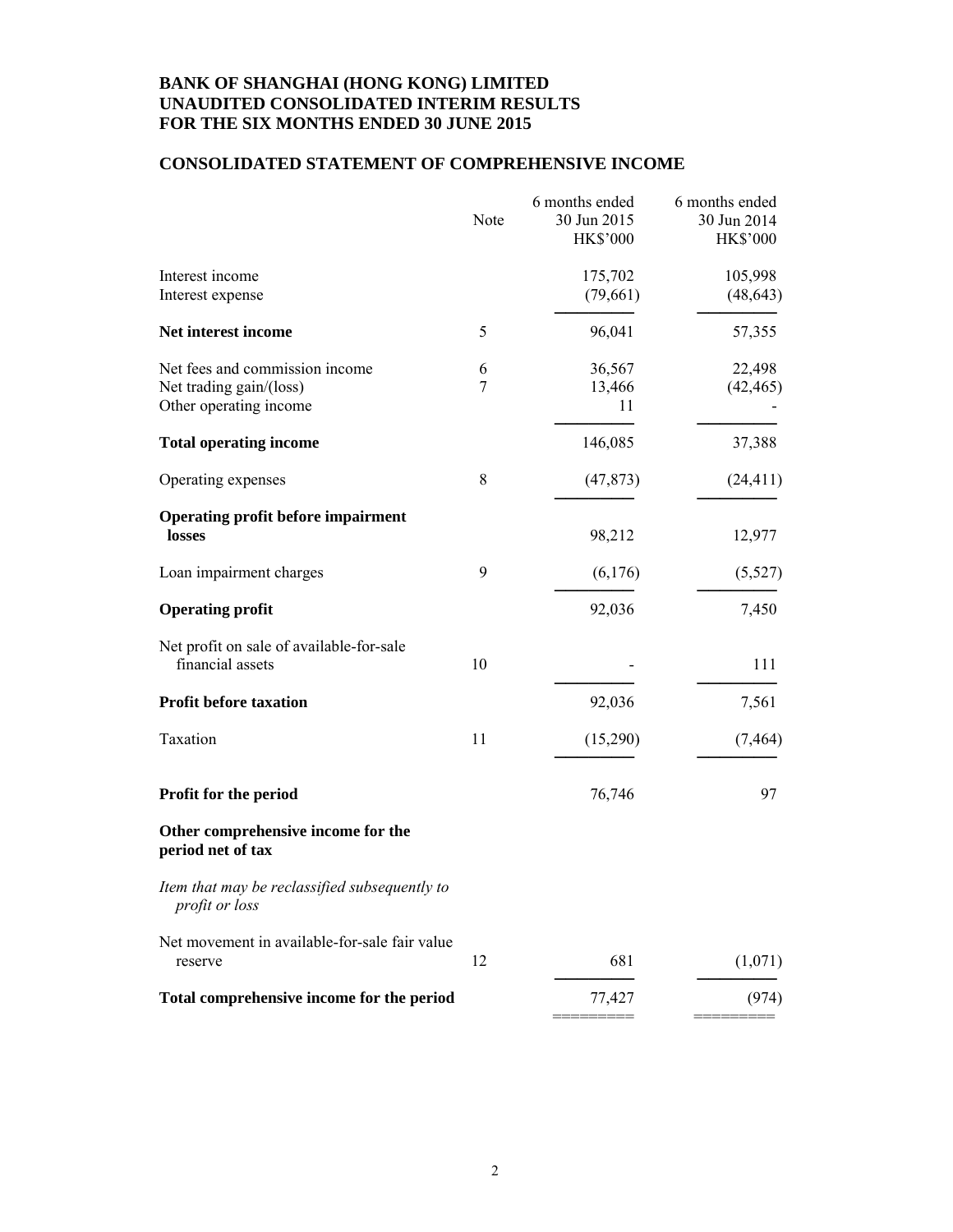### **CONSOLIDATED STATEMENT OF FINANCIAL POSITION**

|    | <b>HK\$'000</b> | <b>HK\$'000</b> |
|----|-----------------|-----------------|
|    |                 |                 |
|    |                 |                 |
|    |                 |                 |
| 13 | 33,030          | 74,616          |
| 14 | 7,009,321       | 5,147,858       |
| 22 | 17,228          | 7,541           |
| 15 | 5,410,555       | 3,559,717       |
| 16 | 212,143         | 211,294         |
| 17 | 9,765           | 13,596          |
|    | 5,343           | 6,210           |
|    | 1,412           |                 |
| 18 | 84,958          | 94,366          |
|    | 12,783,755      | 9,115,198       |
|    |                 |                 |
|    | 6,984,901       | 4,308,298       |
|    | 1,507,398       | 2,278,622       |
| 22 | 16,017          | 9,530           |
|    | 2,096,892       | 418,164         |
|    | 14,257          | 3,534           |
|    |                 | 401             |
| 20 | 54,344          | 64,130          |
|    | 10,673,809      | 7,082,679       |
|    |                 |                 |
| 21 | 2,000,000       | 2,000,000       |
|    | 70,342          | 5,990           |
|    | 39,604          | 26,529          |
|    | 2,109,946       | 2,032,519       |
|    | 12,783,755      | 9,115,198       |
|    | 19              |                 |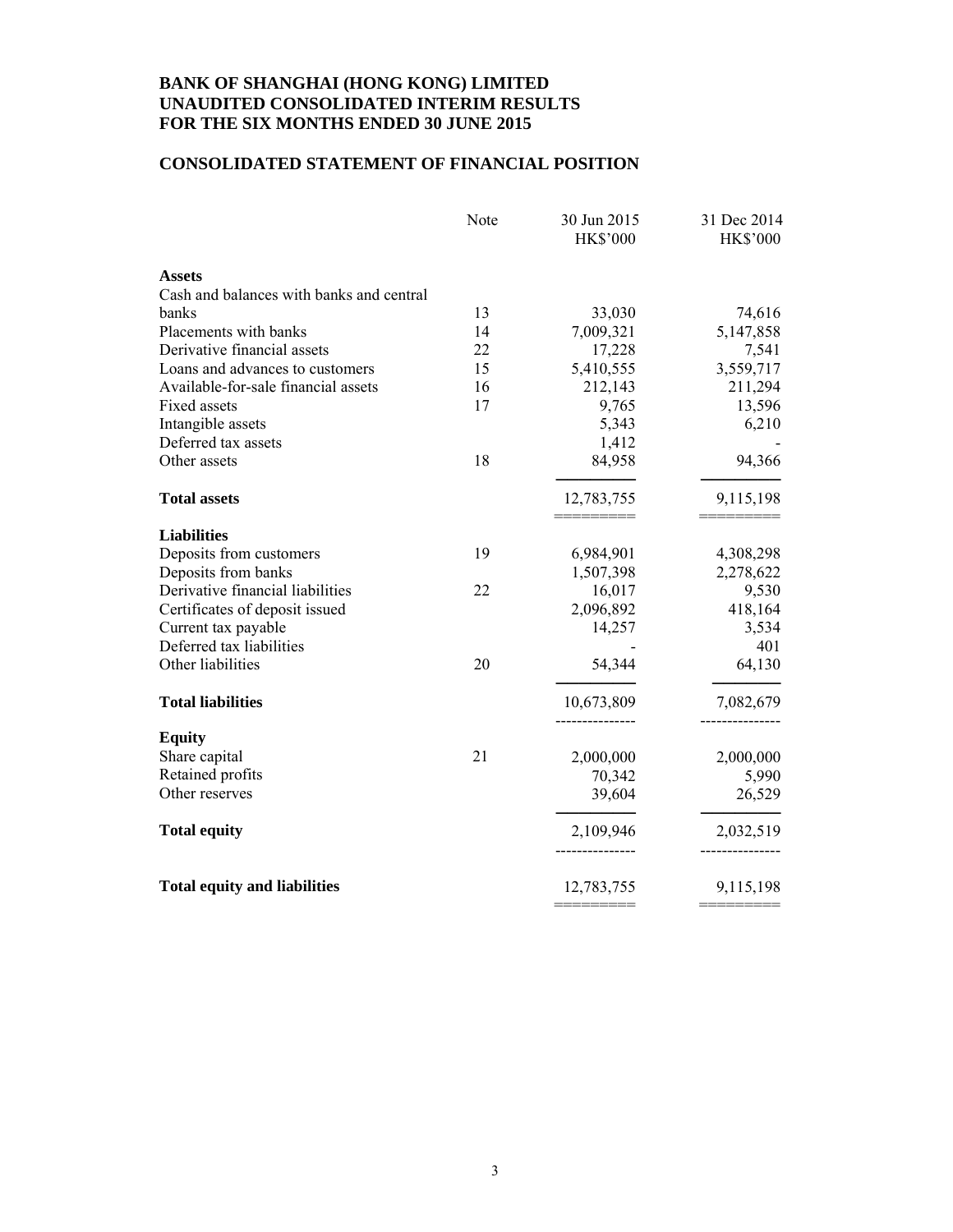## **CONSOLIDATED STATEMENT OF CHANGES IN EQUITY**

|                                                                    | Note | <b>Share</b><br>capital<br>\$'000 | Retained<br>profits/<br><i>(accumulated</i><br>losses)<br>$$^{\circ}000$ | Available-<br>for-sale<br>fair value<br>reserve<br>\$'000 | Regulatory<br>reserve<br>$$^{\circ}000$ | Total<br>\$'000 |
|--------------------------------------------------------------------|------|-----------------------------------|--------------------------------------------------------------------------|-----------------------------------------------------------|-----------------------------------------|-----------------|
| <b>Balance at 1 January 2014</b>                                   |      | 200,000                           | (25, 856)                                                                | 950                                                       | 986                                     | 176,080         |
| Changes in equity for the six<br>months ended 30 June<br>2014:     |      |                                   |                                                                          |                                                           |                                         |                 |
| Profit for the period<br>Other comprehensive income                |      |                                   | 97                                                                       | (1,071)                                                   |                                         | 97<br>(1,071)   |
| Total comprehensive income                                         |      |                                   | 97                                                                       | (1,071)                                                   |                                         | (974)           |
| Issue of ordinary share<br>Transfer to regulatory reserve          |      | 1,800,000                         | (17,206)                                                                 |                                                           | 17,206                                  | 1,800,000       |
| Balance at 30 June 2014 and<br>1 July 2014                         |      | 2,000,000                         | (42,965)                                                                 | (121)                                                     | 18,192                                  | 1,975,106       |
| Changes in equity for the six<br>months ended 31 December<br>2014: |      |                                   |                                                                          |                                                           |                                         |                 |
| Profit for the period<br>Other comprehensive income                |      |                                   | 58,280                                                                   | (867)                                                     |                                         | 58,280<br>(867) |
| Total comprehensive income                                         |      |                                   | 58,280                                                                   | (867)                                                     |                                         | 57,413          |
| Transfer to regulatory reserve                                     |      |                                   | (9,325)                                                                  |                                                           | 9,325                                   |                 |
| <b>Balance at 31 December 2014</b><br>and 1 January 2015           |      | 2,000,000                         | 5,990                                                                    | (988)                                                     | 27,517                                  | 2,032,519       |
| Changes in equity for the six<br>months ended 30 June<br>2015:     |      |                                   |                                                                          |                                                           |                                         |                 |
| Profit for the period<br>Other comprehensive income                | 12   |                                   | 76,746                                                                   | 681                                                       |                                         | 76,746<br>681   |
| Total comprehensive income                                         |      |                                   | 76,746                                                                   | 681                                                       |                                         | 77,427          |
| Transfer to regulatory reserve                                     |      |                                   | (12, 394)                                                                |                                                           | 12,394                                  |                 |
| <b>Balance at 30 June 2015</b>                                     |      | 2,000,000                         | 70,342                                                                   | (307)                                                     | 39,911                                  | 2,109,946       |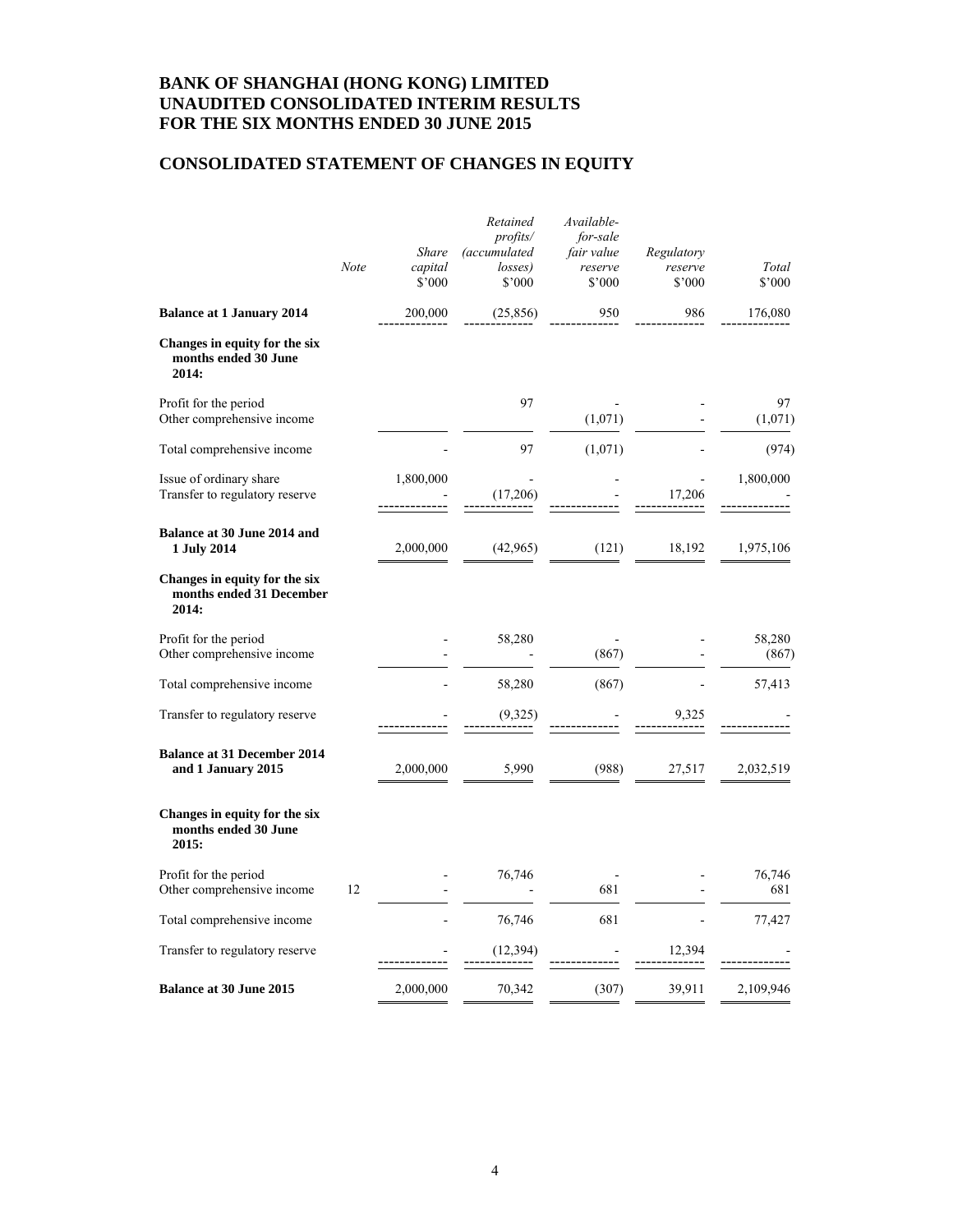### **CONSOLIDATED STATEMENT OF CASH FLOWS**

|                                                               | Note  | 6 months<br>ended<br>30 Jun 2015<br><b>HK\$'000</b> | 6 months<br>ended<br>30 Jun 2014<br><b>HK\$'000</b> |
|---------------------------------------------------------------|-------|-----------------------------------------------------|-----------------------------------------------------|
| Net cash inflow/(outflow) from operating<br>activities        | 23(a) | 2,783,107                                           | (864,003)                                           |
| <b>Investing activities</b>                                   |       |                                                     |                                                     |
| Proceeds from sale of available-for-sale<br>investments       |       |                                                     | 40,330                                              |
| Purchase of available-for-sale financial assets               |       |                                                     | (112, 232)                                          |
| Purchases of fixed assets and intangible assets               |       | (1, 499)                                            | (3,510)                                             |
| Interest received from available-for-sale<br>financial assets |       | 3,871                                               | 1,624                                               |
| Net cash inflow/(outflow) from investing<br>activities        |       | 2,372                                               | (73, 788)                                           |
| <b>Financing activities</b>                                   |       |                                                     |                                                     |
| Issuance of share capital                                     |       |                                                     | 1,800,000                                           |
| Net cash inflow from financing activities                     |       |                                                     | 1,800,000                                           |
| Increase in cash and cash equivalents                         |       | 2,785,479                                           | 862,209                                             |
| Cash and cash equivalents at 1 January                        |       | 2,793,758                                           | 787,645                                             |
| Cash and cash equivalents at 30 June                          | 23(b) | 5,579,237                                           | 1,649,854                                           |
|                                                               |       |                                                     |                                                     |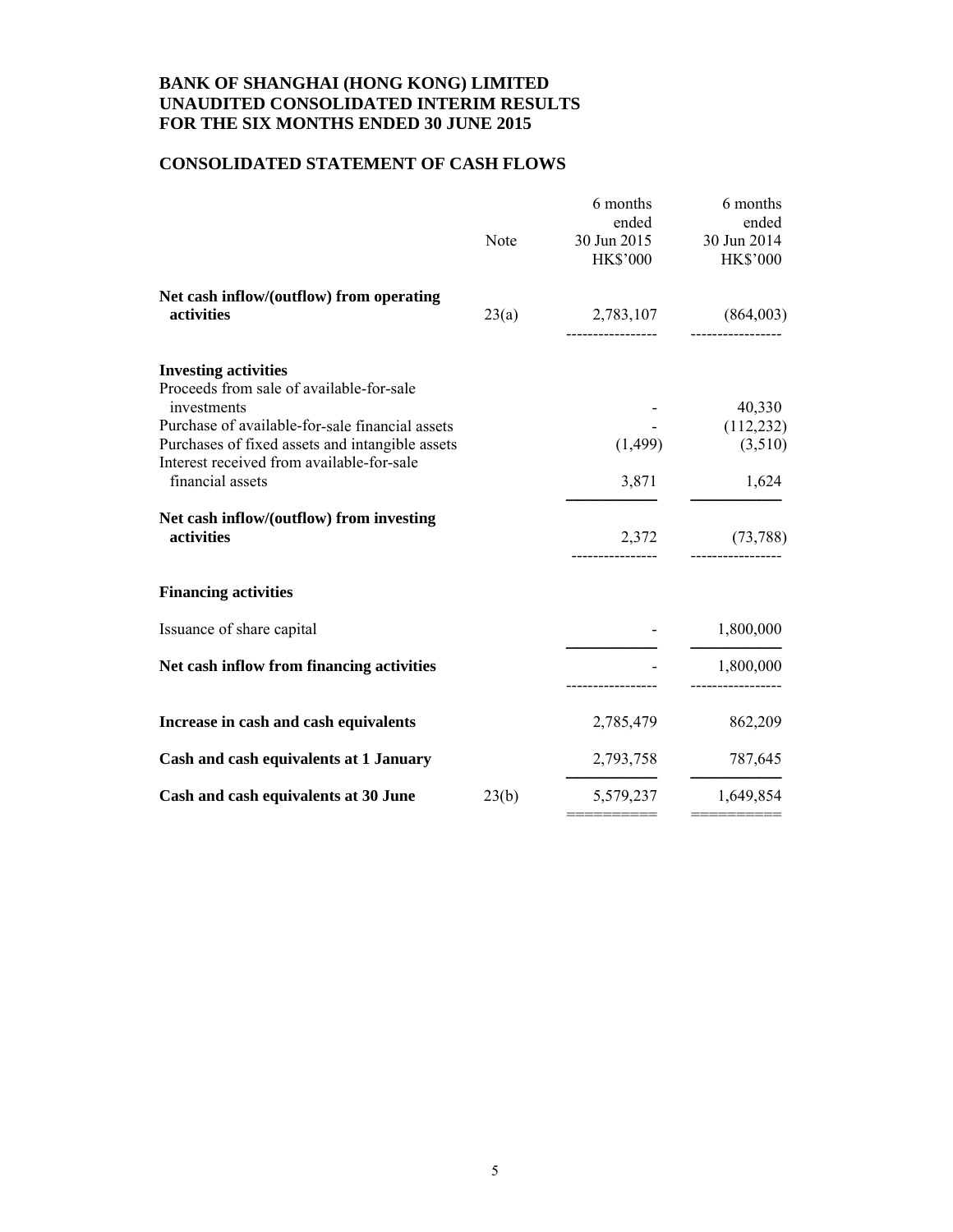#### **NOTES TO INTERIM FINANCIAL INFORMATION DISCLOSURE STATEMENTS**

#### (1) BASIS OF PREPARATION

These interim financial information disclosure statements were authorised for issuance on 30 September 2015 and have been prepared in accordance with the Banking (Disclosure) Rules issued by the Hong Kong Monetary Authority ("HKMA").

#### (2) ACCOUNTING POLICY

The accounting policies applied in preparing these interim financial information disclosure statements are consistent with those used and described in the Group's audited annual financial statements for the year ended 31 December 2014.

#### (3) BASIS OF CONSOLIDATION

The interim financial information disclosure statements cover the consolidated positions of the Company and its subsidiary.

For regulatory reporting purposes, the Company is required to compute its capital adequacy ratios and leverage ratio on a combined basis that is different from the basis of consolidation for accounting purposes. The basis is set out in the Note 2 of the Supplementary Financial Information.

#### (4) STATEMENT OF COMPLIANCE

In preparing the unaudited interim financial information disclosure statements for the first half of 2015, the Company has fully complied with the disclosure provisions of the Banking (Disclosure) Rules.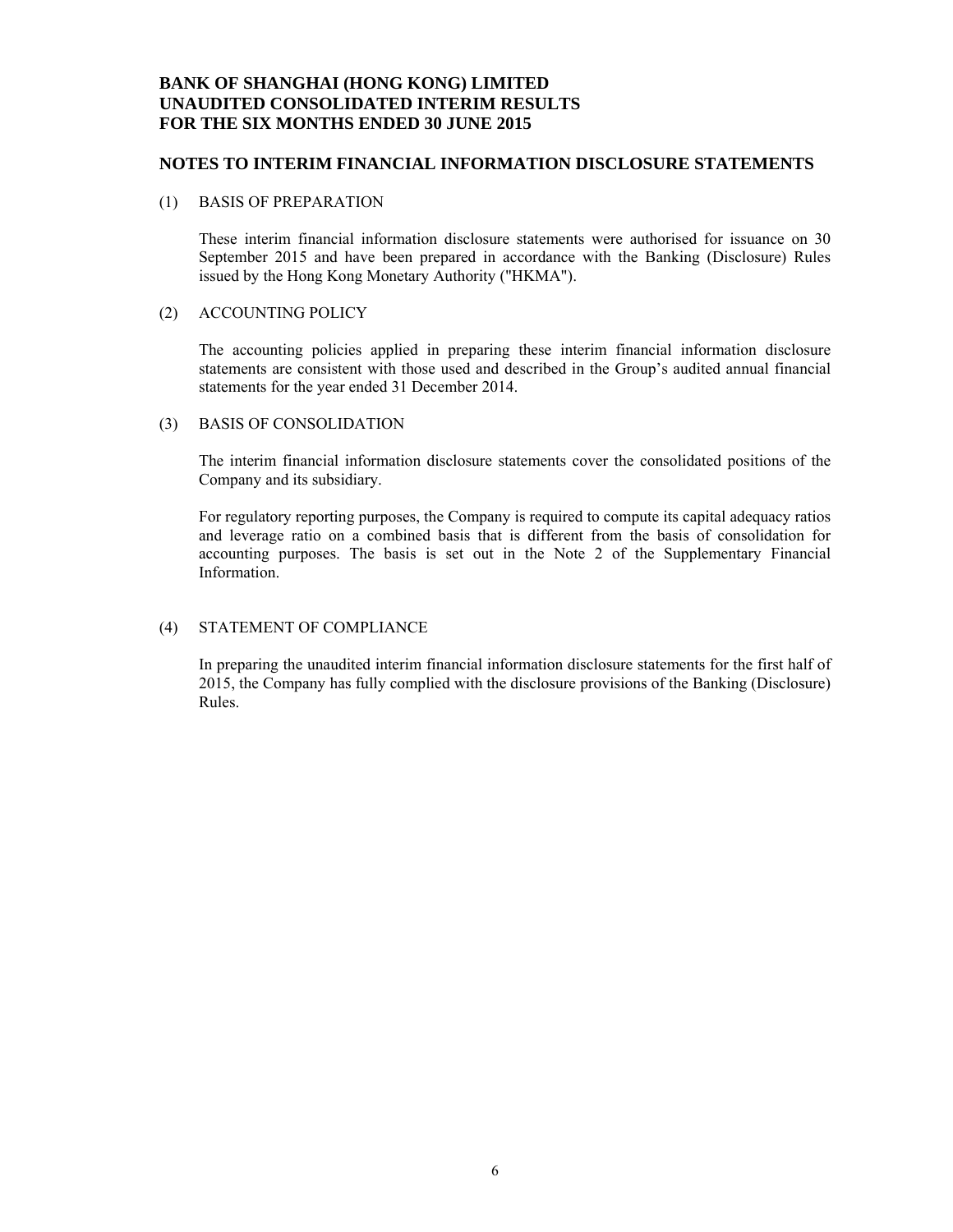### **NOTES TO INTERIM FINANCIAL INFORMATION DISCLOSURE STATEMENTS (CONTINUED)**

#### (5) NET INTEREST INCOME

|                                                                                                                      | 6 months ended<br>30 Jun 2015<br><b>HK\$'000</b> | 6 months ended<br>30 Jun 2014<br><b>HK\$'000</b> |
|----------------------------------------------------------------------------------------------------------------------|--------------------------------------------------|--------------------------------------------------|
| <b>Interest income</b>                                                                                               |                                                  |                                                  |
| Interest income arising from financial assets that<br>are not measured at fair value through profit or<br>loss       |                                                  |                                                  |
| - Balances and placements with banks                                                                                 | 92,829                                           | 86,182                                           |
| - Loans and advances to customers                                                                                    | 80,926                                           | 19,263                                           |
| - Listed available-for-sale financial assets                                                                         | 1,909                                            | 42                                               |
| - Unlisted available-for-sale financial assets                                                                       | 38                                               | 511                                              |
|                                                                                                                      | 175,702                                          | 105,998                                          |
|                                                                                                                      |                                                  |                                                  |
| <b>Interest expense</b>                                                                                              |                                                  |                                                  |
| Interest expense arising from financial liabilities<br>that are not measured at fair value through<br>profit or loss |                                                  |                                                  |
| - Deposits from banks                                                                                                | (13,009)                                         | (5,254)                                          |
| - Deposits from customers                                                                                            | (52, 656)                                        | (43, 385)                                        |
| - Certificates of deposit issued                                                                                     | (13,993)                                         |                                                  |
| - Others                                                                                                             | (3)                                              | (4)                                              |
|                                                                                                                      | (79,661)                                         | (48, 643)                                        |
| Net interest income                                                                                                  | 96,041                                           | 57,355                                           |
|                                                                                                                      |                                                  |                                                  |

There was no interest income accrued on impaired financial assets and on unwinding of discount on loan impairment allowances for the six months ended 30 June 2015 and 30 June 2014.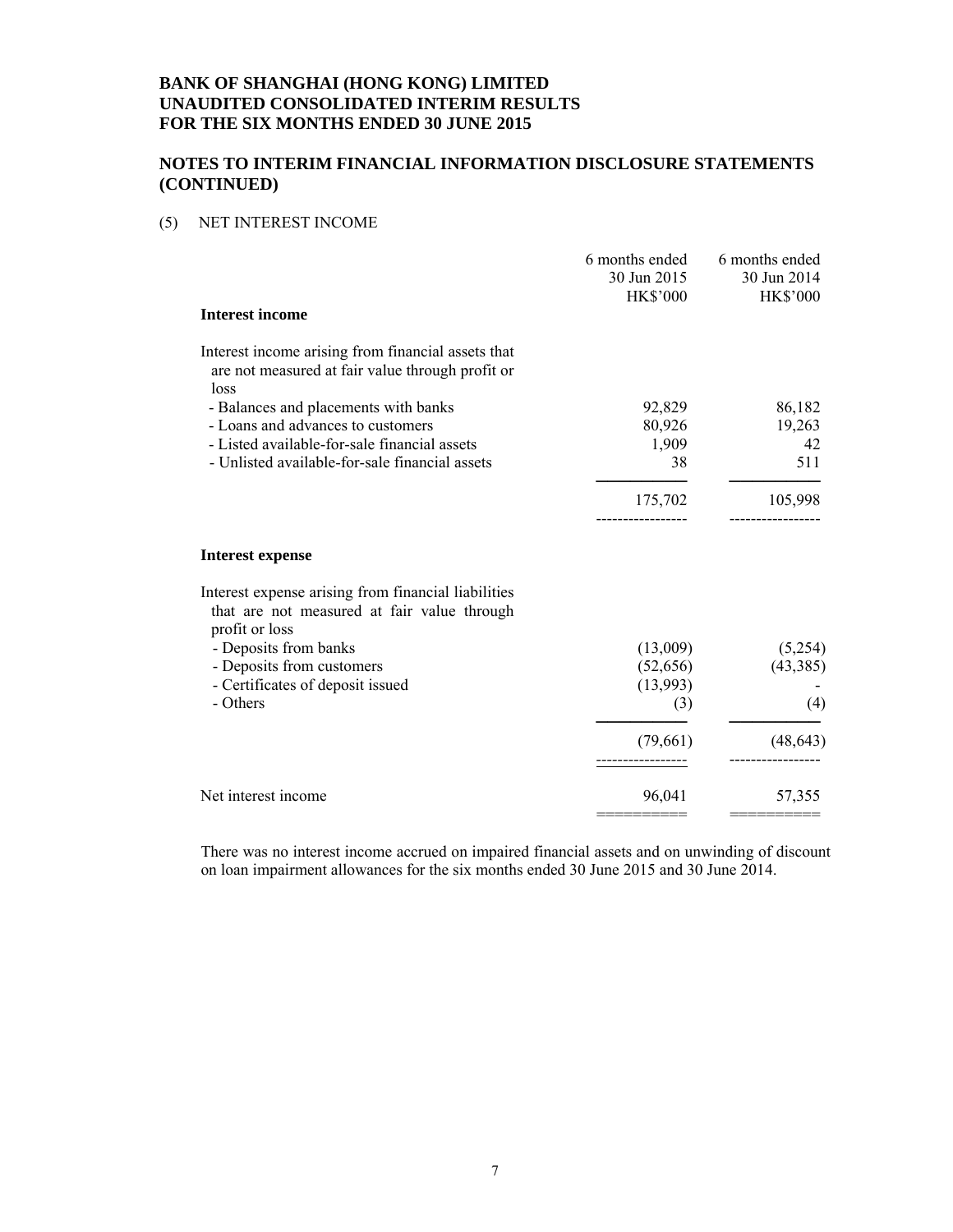#### **NOTES TO INTERIM FINANCIAL INFORMATION DISCLOSURE STATEMENTS (CONTINUED)**

#### (6) NET FEES AND COMMISSION INCOME

|                                                   | 6 months ended<br>30 Jun 2015<br><b>HK\$'000</b> | 6 months ended<br>30 Jun 2014<br><b>HK\$'000</b> |
|---------------------------------------------------|--------------------------------------------------|--------------------------------------------------|
| Fees and commission income<br>- Credit facilities |                                                  | 22,075                                           |
| - Investment banking business                     | 24,822<br>11,213                                 |                                                  |
| - Trade services                                  | 519                                              | 305                                              |
| - Others                                          | 254                                              | 230                                              |
|                                                   | 36,808                                           | 22,610                                           |
| Fees and commission expenses                      | (241)                                            | (112)                                            |
| Net fees and commission income                    | 36,567                                           | 22,498                                           |

All the fees and commission income of HK\$36,808,000 (2014: HK\$22,610,000) and fees and commission expenses of HK\$241,000 (2014: HK\$112,000) for the six months ended 30 June 2015 were arising from financial assets and financial liabilities that were not measured at fair value through profit or loss.

No fees and commission income nor fees and commission expenses were arising from trust or other fiduciary activities where the Group might hold or invest on behalf of its customers for the six months ended 30 June 2015 and 30 June 2014.

#### (7) NET TRADING GAIN/LOSS

|                                                   | 6 months ended<br>30 Jun 2015<br><b>HK\$'000</b> | 6 months ended<br>30 Jun 2014<br><b>HK\$'000</b> |
|---------------------------------------------------|--------------------------------------------------|--------------------------------------------------|
| Foreign exchange gain/(loss)<br>Other derivatives | 13,718<br>(252)                                  | (42, 465)                                        |
|                                                   | 13,466                                           | (42, 465)                                        |

"Net trading gain/loss" mainly consisted of foreign exchange gains or losses on spot and forward contracts, as well as from revaluation of assets and liabilities in foreign currencies. There was a translation gain of HK\$2,177,000 (2014: loss of HK\$46,555,000) for the Group related to the Company's capital denominated in RMB due to fluctuation of RMB against HK\$ during the period. Excluding this translation gain, the Group would have recorded a net trading gain of HK\$11,289,000 (2014: HK\$4,090,000) during the period.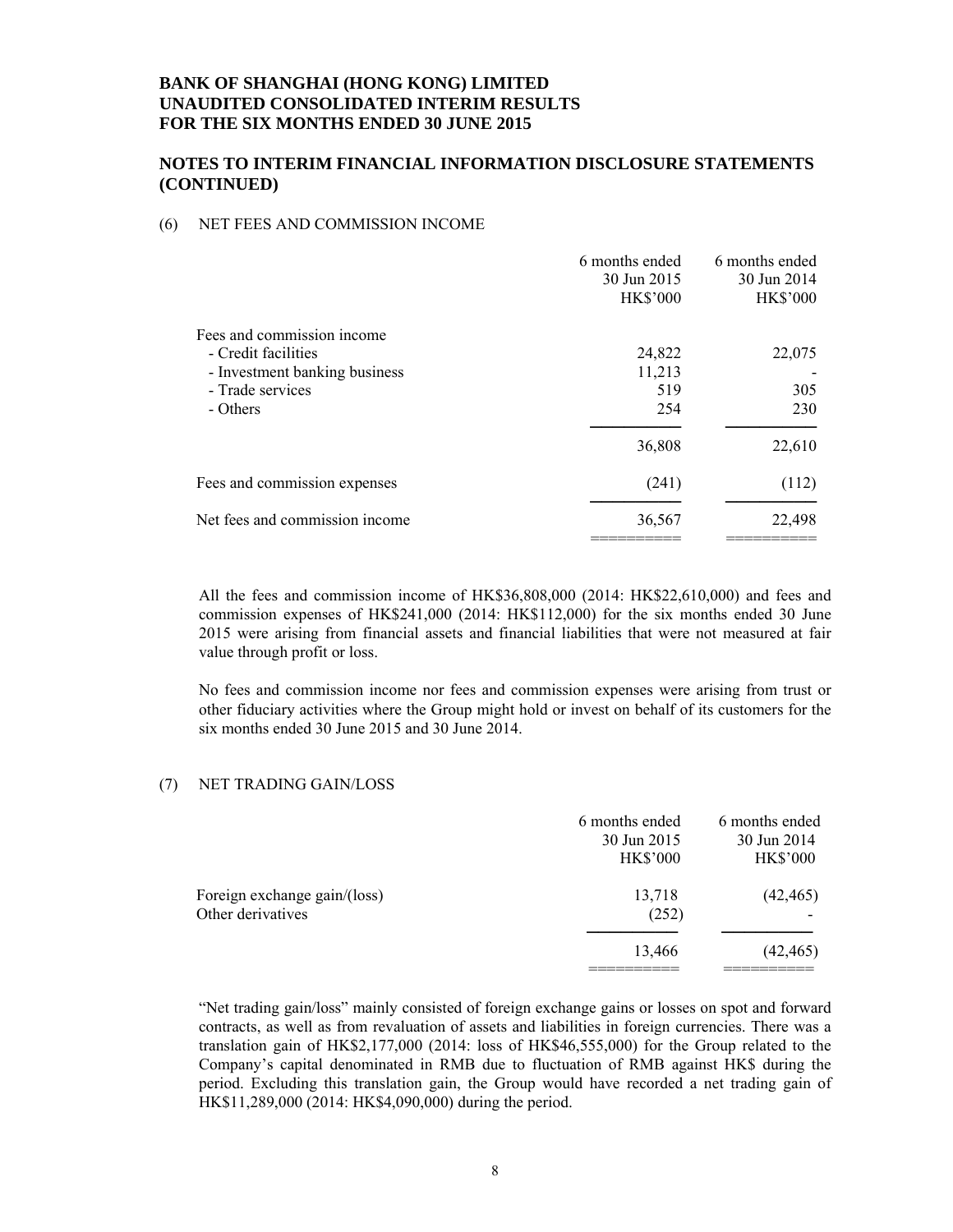### **NOTES TO INTERIM FINANCIAL INFORMATION DISCLOSURE STATEMENTS (CONTINUED)**

### (8) OPERATING EXPENSES

|     |                                                                                                                                                                                                                                                             | 6 months ended<br>30 Jun 2015<br><b>HK\$'000</b>                            | 6 months ended<br>30 Jun 2014<br><b>HK\$'000</b>                |
|-----|-------------------------------------------------------------------------------------------------------------------------------------------------------------------------------------------------------------------------------------------------------------|-----------------------------------------------------------------------------|-----------------------------------------------------------------|
|     | Staff costs                                                                                                                                                                                                                                                 |                                                                             |                                                                 |
|     | - Salaries and other benefits                                                                                                                                                                                                                               | 28,000                                                                      | 11,688                                                          |
|     | - Pension and provident funds                                                                                                                                                                                                                               | 1,827                                                                       | 962                                                             |
|     |                                                                                                                                                                                                                                                             | 29,827                                                                      | 12,650                                                          |
|     | Premises and equipment expenses excluding<br>depreciation                                                                                                                                                                                                   |                                                                             |                                                                 |
|     | - Rental of premises                                                                                                                                                                                                                                        | 5,123                                                                       | 3,347                                                           |
|     | - Maintenance and office facility expenses                                                                                                                                                                                                                  | 797                                                                         | 485                                                             |
|     | - Others                                                                                                                                                                                                                                                    | 416                                                                         | 300                                                             |
|     |                                                                                                                                                                                                                                                             | 6,336                                                                       | 4,132                                                           |
|     | Auditors' remuneration<br>- Statutory audit services<br>- Non-statutory audit and other services<br>Depreciation of fixed assets<br>Amortisation of intangible assets<br>Legal and professional fees<br>IT and systems expenses<br>Other operating expenses | 305<br>624<br>3,944<br>1,032<br>1,178<br>2,306<br>2,321<br>11,710<br>47,873 | 200<br>2,429<br>916<br>768<br>2,000<br>1,316<br>7,629<br>24,411 |
|     |                                                                                                                                                                                                                                                             |                                                                             |                                                                 |
| (9) | <b>LOAN IMPAIRMENT CHARGES</b>                                                                                                                                                                                                                              |                                                                             |                                                                 |
|     |                                                                                                                                                                                                                                                             | 6 months ended<br>30 Jun 2015                                               | 6 months ended<br>30 Jun 2014                                   |

| 30 Jun 2015<br><b>HK\$'000</b> | 30 Jun 2014<br><b>HK\$'000</b> |
|--------------------------------|--------------------------------|
| 6,176                          | 5,527                          |
|                                |                                |
| 6,176                          | 5,527                          |
|                                |                                |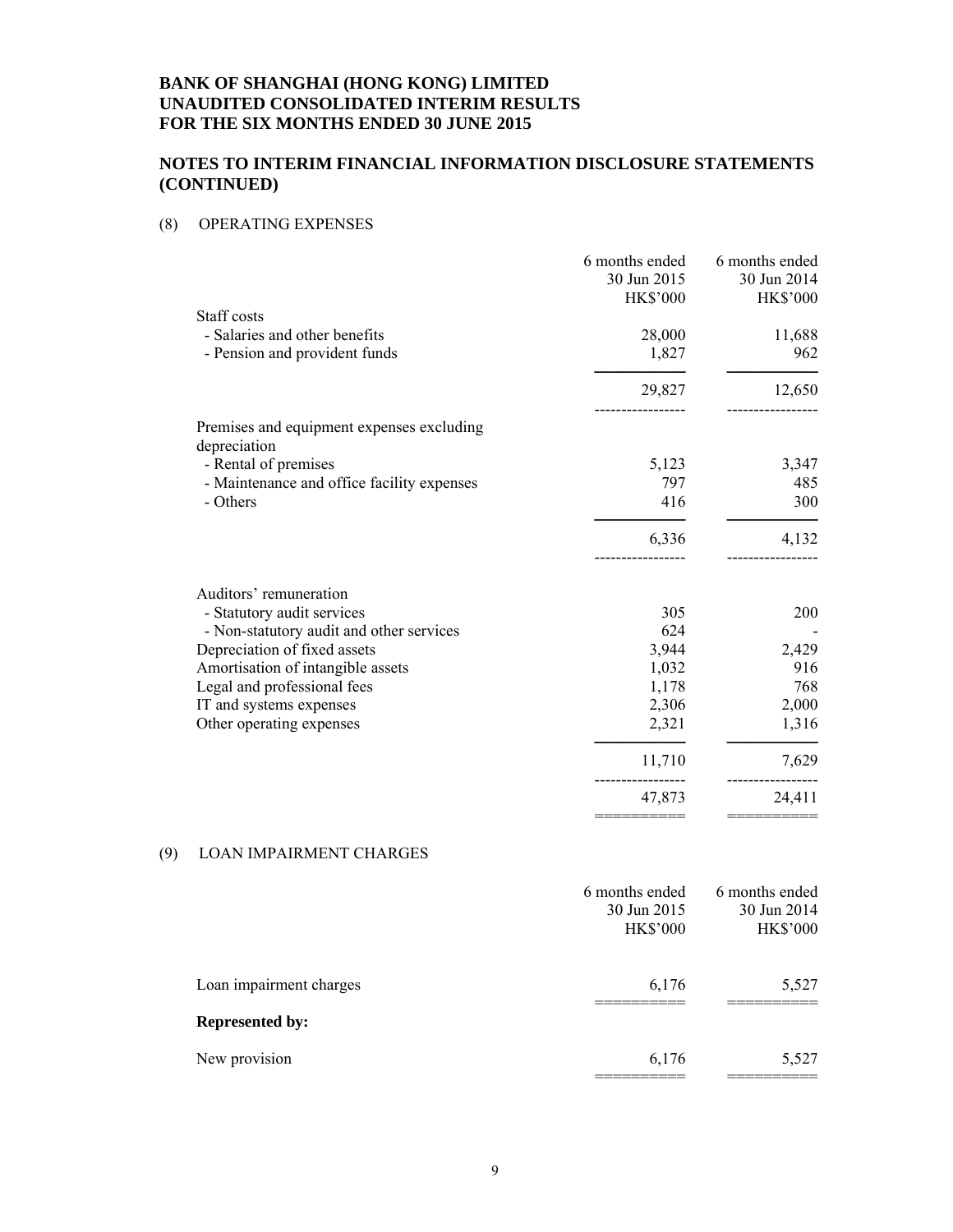### **NOTES TO INTERIM FINANCIAL INFORMATION DISCLOSURE STATEMENTS (CONTINUED)**

#### (10) NET PROFIT ON SALE OF AVAILABLE-FOR-SALE FINANCIAL ASSETS

|                                                                               | 6 months ended<br>30 Jun 2015<br><b>HK\$'000</b> | 6 months ended<br>30 Jun 2014<br><b>HK\$'000</b> |
|-------------------------------------------------------------------------------|--------------------------------------------------|--------------------------------------------------|
| Net revaluation gain transferred from reserves<br>Loss incurred in the period |                                                  | 955<br>(844)                                     |
|                                                                               |                                                  | 111                                              |

#### (11) TAXATION

Taxation in the consolidated statement of comprehensive income is illustrated below:

|                                                   | 6 months ended<br>30 Jun 2015 | 6 months ended<br>30 Jun 2014 |
|---------------------------------------------------|-------------------------------|-------------------------------|
|                                                   | <b>HK\$'000</b>               | <b>HK\$'000</b>               |
| <b>Current tax</b>                                |                               |                               |
| Hong Kong profits tax                             |                               |                               |
| Provision for the period                          | 13,716                        |                               |
| Taxation outside Hong Kong                        |                               |                               |
| Withholding tax in the People's Republic of China | 3,387                         | 5,436                         |
|                                                   | 17,103                        | 5,436                         |
| Deferred tax                                      |                               |                               |
| Origination and reversal of temporary differences | (1, 813)                      | 2,028                         |
|                                                   | 15,290                        | 7,464                         |
|                                                   |                               |                               |

The provision for Hong Kong profits tax was calculated at 16.5% (2014: 16.5%) on the estimated assessable profits for the period.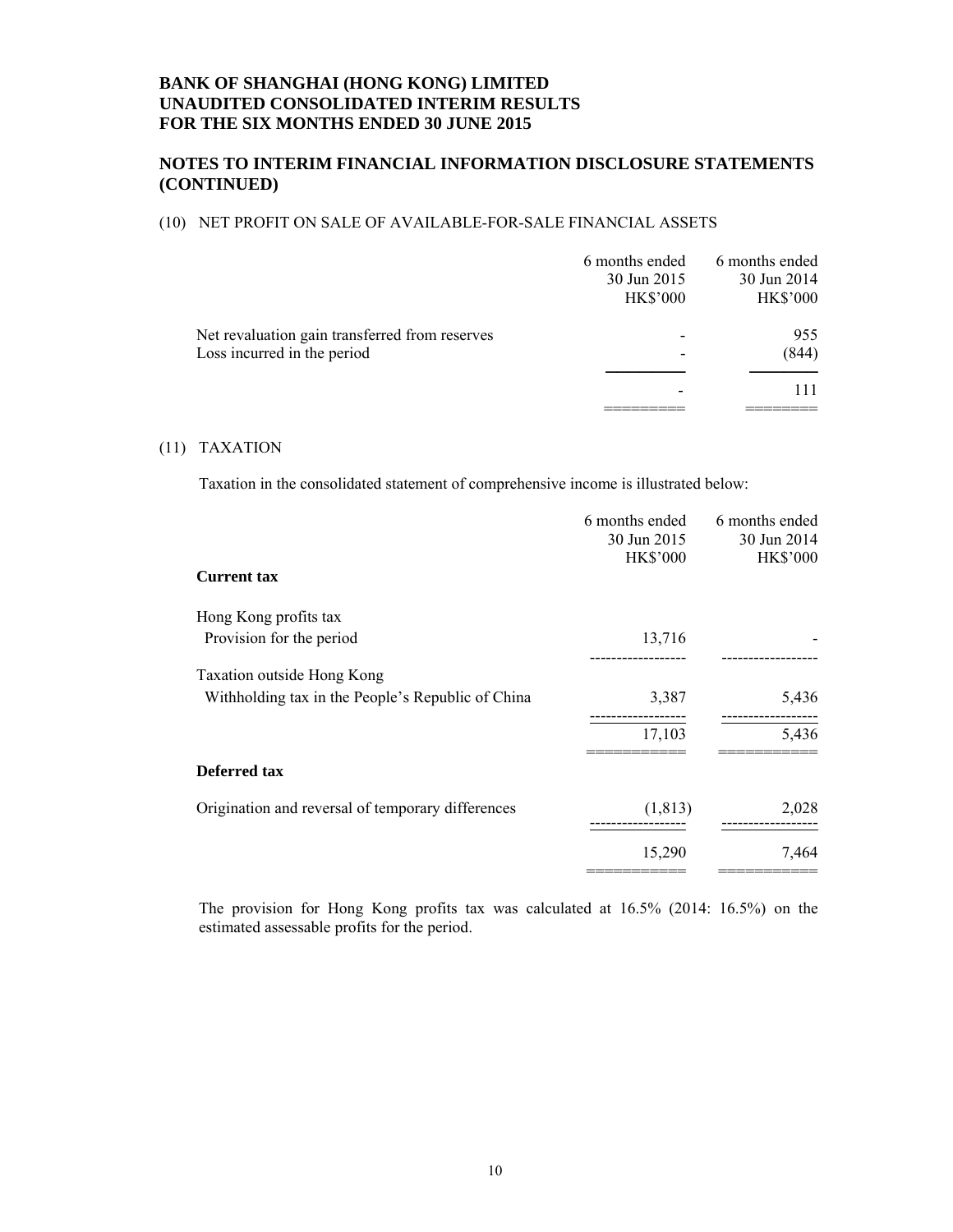### **NOTES TO INTERIM FINANCIAL INFORMATION DISCLOSURE STATEMENTS (CONTINUED)**

#### (12) OTHER COMPREHENSIVE INCOME

#### (a) Tax effects relating to each component of other comprehensive income

|                                                                                  | 6 months ended 30 Jun 2015                     |                                   |                                           | 6 months ended 30 Jun 2014                     |                                   |                                           |
|----------------------------------------------------------------------------------|------------------------------------------------|-----------------------------------|-------------------------------------------|------------------------------------------------|-----------------------------------|-------------------------------------------|
|                                                                                  | <i>Before tax</i><br>amount<br><b>HK\$'000</b> | Tax<br>expense<br><b>HK\$'000</b> | $Net-of-tax$<br>amount<br><b>HK\$'000</b> | <i>Before tax</i><br>amount<br><b>HK\$'000</b> | Tax<br>expense<br><b>HK\$'000</b> | $Net-of-tax$<br>amount<br><b>HK\$'000</b> |
| Available-for-sale<br>financial assets:<br>net movement in<br>available-for-sale |                                                |                                   |                                           |                                                |                                   |                                           |
| fair value reserve                                                               | 681                                            |                                   | 681                                       | (1,071)                                        |                                   | (1,071)                                   |
| Other comprehensive<br>income                                                    | 681                                            |                                   | 681                                       | (1,071)                                        |                                   | (1,071)                                   |

(b) Components of other comprehensive income

|                                                    | 6 months ended  | 6 months ended  |
|----------------------------------------------------|-----------------|-----------------|
|                                                    | 30 Jun 2015     | 30 Jun 2014     |
|                                                    | <b>HK\$'000</b> | <b>HK\$'000</b> |
| Available-for-sale investment reserve              |                 |                 |
| - fair value changes taken to equity               | 681             | (116)           |
| - fair value changes transferred to profit or loss |                 | (955)           |
|                                                    |                 |                 |
|                                                    | 681             | (1,071)         |
|                                                    |                 |                 |

### (13) CASH AND BALANCES WITH BANKS AND CENTRAL BANKS

|                                                   | 30 Jun 2015<br><b>HK\$'000</b> | 31 Dec 2014<br><b>HK\$'000</b> |
|---------------------------------------------------|--------------------------------|--------------------------------|
| Balances with banks<br>Balances with central bank | 30,827<br>2,203                | 46,428<br>28,188               |
|                                                   | 33,030                         | 74,616                         |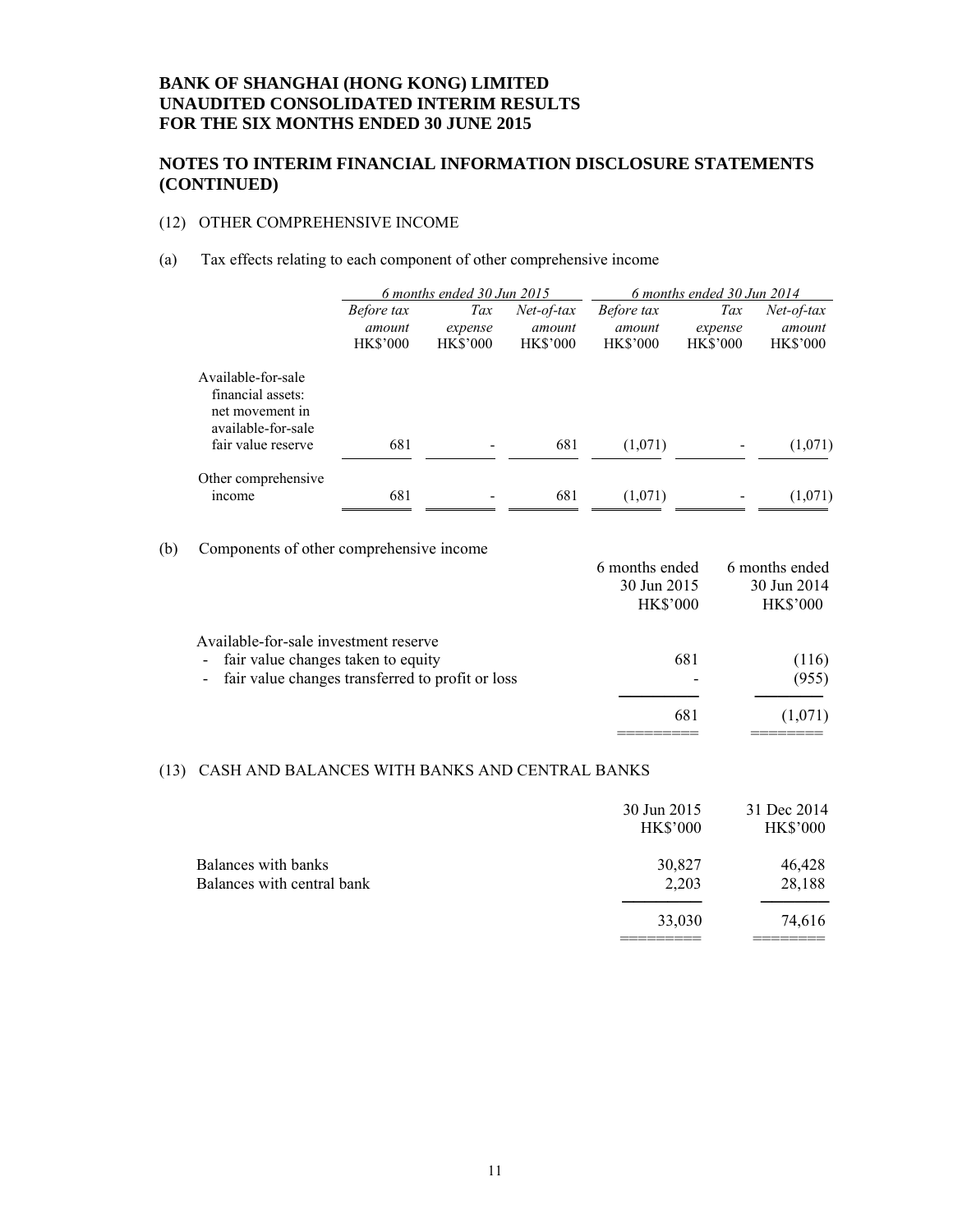### **NOTES TO INTERIM FINANCIAL INFORMATION DISCLOSURE STATEMENTS (CONTINUED)**

#### (14) PLACEMENTS WITH BANKS

|                                                                         | 30 Jun 2015<br><b>HK\$'000</b> | 31 Dec 2014<br><b>HK\$'000</b> |
|-------------------------------------------------------------------------|--------------------------------|--------------------------------|
| Placements with banks                                                   |                                |                                |
| - maturing within one month<br>- maturing between one and twelve months | 3,899,071<br>3,110,250         | 2,334,869<br>2,812,989         |
|                                                                         | 7,009,321                      | 5,147,858                      |
|                                                                         |                                |                                |

There were no overdue, impaired or rescheduled placements with banks for the periods indicated.

#### (15) LOANS AND ADVANCES TO CUSTOMERS

#### (a) Loans and advances to customers

|                                       | 30 Jun 2015     | 31 Dec 2014     |
|---------------------------------------|-----------------|-----------------|
|                                       | <b>HK\$'000</b> | <b>HK\$'000</b> |
| Gross loans and advances to customers | 5,424,892       | 3,567,878       |
| Less: loan impairment allowances      |                 |                 |
| - individually assessed               |                 |                 |
| - collectively assessed               | (14, 337)       | (8,161)         |
|                                       | 5,410,555       | 3,559,717       |
|                                       |                 |                 |

There were no impaired loans and advances to customers as at 30 June 2015 and 31 December 2014.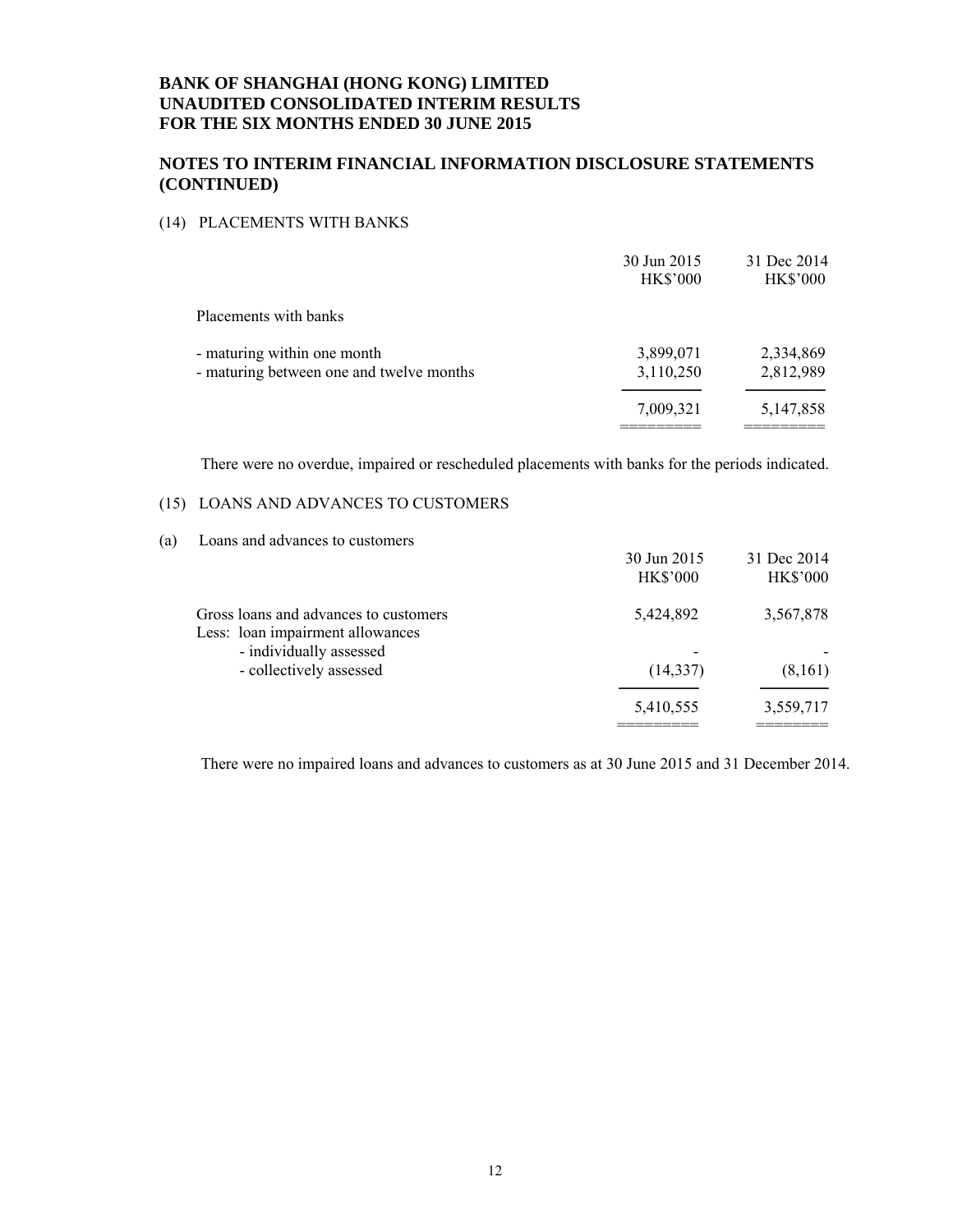### **NOTES TO INTERIM FINANCIAL INFORMATION DISCLOSURE STATEMENTS (CONTINUED)**

### (15) LOANS AND ADVANCES TO CUSTOMERS (CONTINUED)

#### (b) Loan impairment allowances against loans and advances to customers

|                                   | Individually    | Collectively    |                 |
|-----------------------------------|-----------------|-----------------|-----------------|
|                                   | assessed        | assessed        | Total           |
|                                   | <b>HK\$'000</b> | <b>HK\$'000</b> | <b>HK\$'000</b> |
| At 1 January 2014                 |                 | (558)           | (558)           |
| New impairment allowances charges |                 | (7,603)         | (7,603)         |
| At 31 December 2014               |                 | (8,161)         | (8,161)         |
| New impairment allowances charges |                 | (6,176)         | (6,176)         |
| At 30 June 2015                   |                 | (14, 337)       | (14, 337)       |
|                                   |                 |                 |                 |

#### (c) Gross loans and advances to customers by industry sector

|                                                              |                 | 30 Jun 2015 |                 | 31 Dec 2014 |  |
|--------------------------------------------------------------|-----------------|-------------|-----------------|-------------|--|
|                                                              |                 | $%$ of      |                 | $%$ of      |  |
|                                                              |                 | gross       |                 | gross       |  |
|                                                              |                 | advances    |                 | advances    |  |
|                                                              |                 | covered     |                 | covered     |  |
|                                                              |                 | by          |                 | by          |  |
|                                                              | <b>HK\$'000</b> | collateral  | <b>HK\$'000</b> | collateral  |  |
| Gross loans and advances to customers for                    |                 |             |                 |             |  |
| use in Hong Kong                                             |                 |             |                 |             |  |
| Industrial, commercial and                                   |                 |             |                 |             |  |
| financial sectors                                            |                 |             |                 |             |  |
| - property development                                       | 389,583         | 74.3        | 265,000         | 62.3        |  |
| - property investment                                        | 100,784         | 100.0       | 15,792          | 100.0       |  |
| - financial concerns                                         | 761,967         | 60.9        | 1,013,306       | 77.3        |  |
| - wholesale and retail trade                                 | 310,838         | 21.7        | 304,369         | 18.8        |  |
| - transport and transport equipment                          | 124,034         |             |                 |             |  |
| - stockbrokers                                               | 156,556         |             |                 |             |  |
| - manufacturing                                              | 81,389          | 66.0        | 31,000          | 10.5        |  |
| - recreational activities                                    | 54,491          |             |                 |             |  |
| - others                                                     | 70,000          |             | 12,000          |             |  |
|                                                              | 2,049,642       | 47.6        | 1,641,467       | 62.4        |  |
| <b>Individuals</b>                                           | 172,100         |             | 215,100         |             |  |
| Total gross loans and advances for use in                    |                 |             |                 |             |  |
| <b>Hong Kong</b>                                             | 2,221,742       | 43.9        | 1,856,567       | 55.2        |  |
| <b>Trade finance</b>                                         | 140,298         | 89.3        | 145,803         | 85.0        |  |
| Gross loans and advances for use outside<br><b>Hong Kong</b> | 3,062,852       | 40.2        | 1,565,508       | 61.6        |  |
| Gross loans and advances to customers                        | 5,424,892       | 43.0        | 3,567,878       | 59.2        |  |
|                                                              |                 |             |                 |             |  |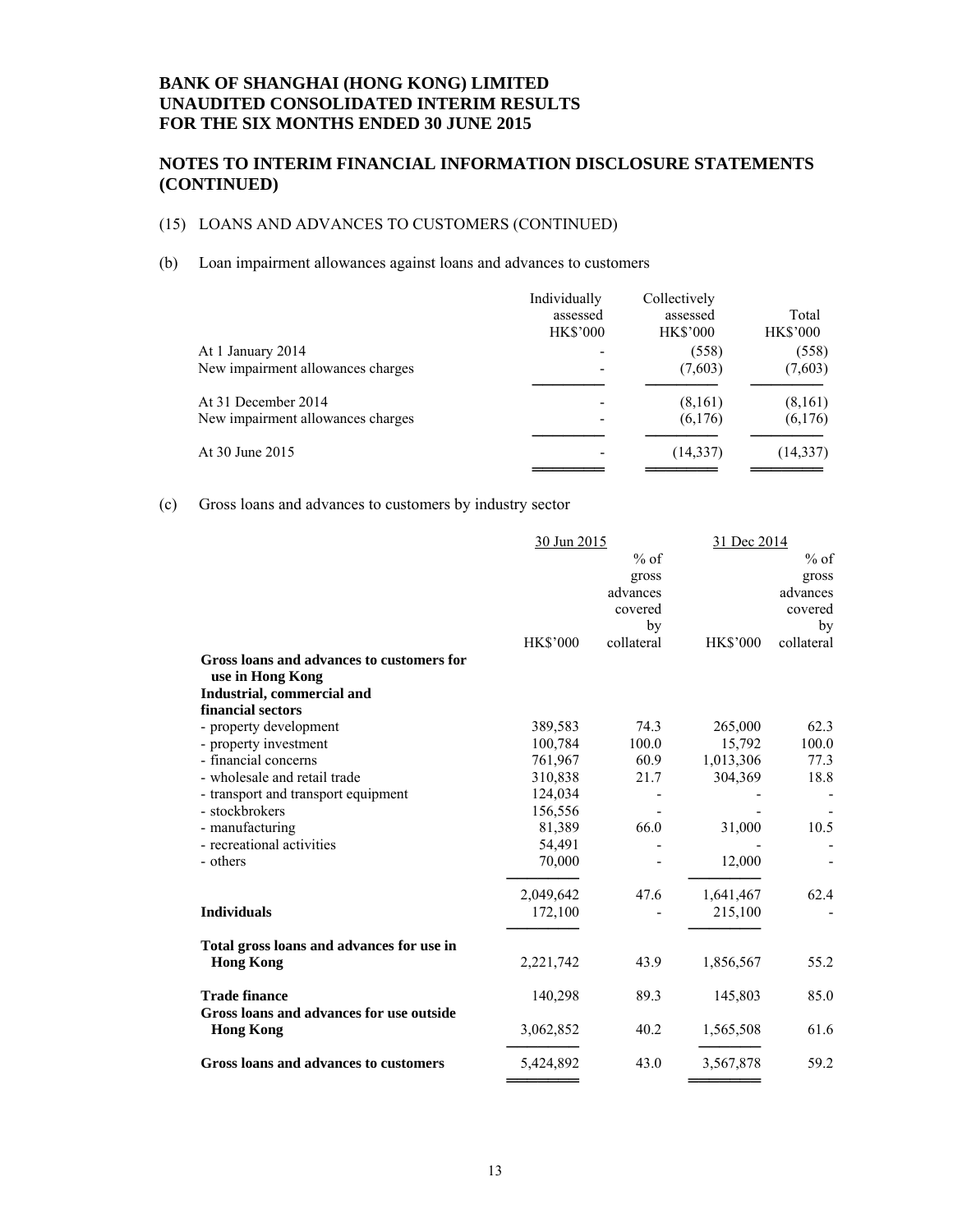### **NOTES TO INTERIM FINANCIAL INFORMATION DISCLOSURE STATEMENTS (CONTINUED)**

#### (15) LOANS AND ADVANCES TO CUSTOMERS (CONTINUED)

#### (d) Segmental analysis of loans and advances to customers by geographical area

Loans and advances to customers by geographical area are classified according to the location of the borrower after taking into account the transfer of risk. In general, risk transfer applies when a loan is guaranteed by a party located in an area that is different from that of the borrower.

|                      | Gross<br>loans and<br>advances | Individually<br>impaired<br>loans and<br>advances | Overdue<br>loans and<br>advances | Individually<br>assessed<br>allowances | Collectively<br>assessed<br>allowances |
|----------------------|--------------------------------|---------------------------------------------------|----------------------------------|----------------------------------------|----------------------------------------|
| At 30 June 2015      |                                |                                                   |                                  |                                        |                                        |
| Hong Kong            | 1,354,451                      |                                                   | 845                              |                                        | (4, 876)                               |
| Rest of Asia-Pacific | 4,070,441                      |                                                   |                                  |                                        | (9,461)                                |
|                      | 5,424,892                      |                                                   | 845                              |                                        | (14, 337)                              |
| At 31 December 2014  |                                |                                                   |                                  |                                        |                                        |
| Hong Kong            | 956,291                        |                                                   |                                  |                                        | (3, 443)                               |
| Rest of Asia-Pacific | 2,611,587                      |                                                   |                                  |                                        | (4,718)                                |
|                      | 3,567,878                      |                                                   |                                  |                                        | (8,161)                                |
|                      |                                |                                                   |                                  |                                        |                                        |

#### (16) AVAILABLE-FOR-SALE FIANCIAL ASSETS

|                             | 30 Jun 2015     | 31 Dec 2014     |
|-----------------------------|-----------------|-----------------|
|                             | <b>HK\$'000</b> | <b>HK\$'000</b> |
| Exchange fund bills         | 100,001         | 99,923          |
| Debt securities             | 112,142         | 111,371         |
|                             | 212,143         | 211,294         |
| Issued by:                  |                 |                 |
| - Sovereigns                | 100,001         | 99,923          |
| - Banks                     | 112,142         | 111,371         |
|                             | 212,143         | 211,294         |
| Analysed by listing status: |                 |                 |
| - Listed                    | 112,142         | 111,371         |
| - Unlisted                  | 100,001         | 99,923          |
|                             | 212,143         | 211,294         |
|                             |                 |                 |

There were no available-for-sale debt securities individually determined to be impaired as at 30 June 2015 and 31 December 2014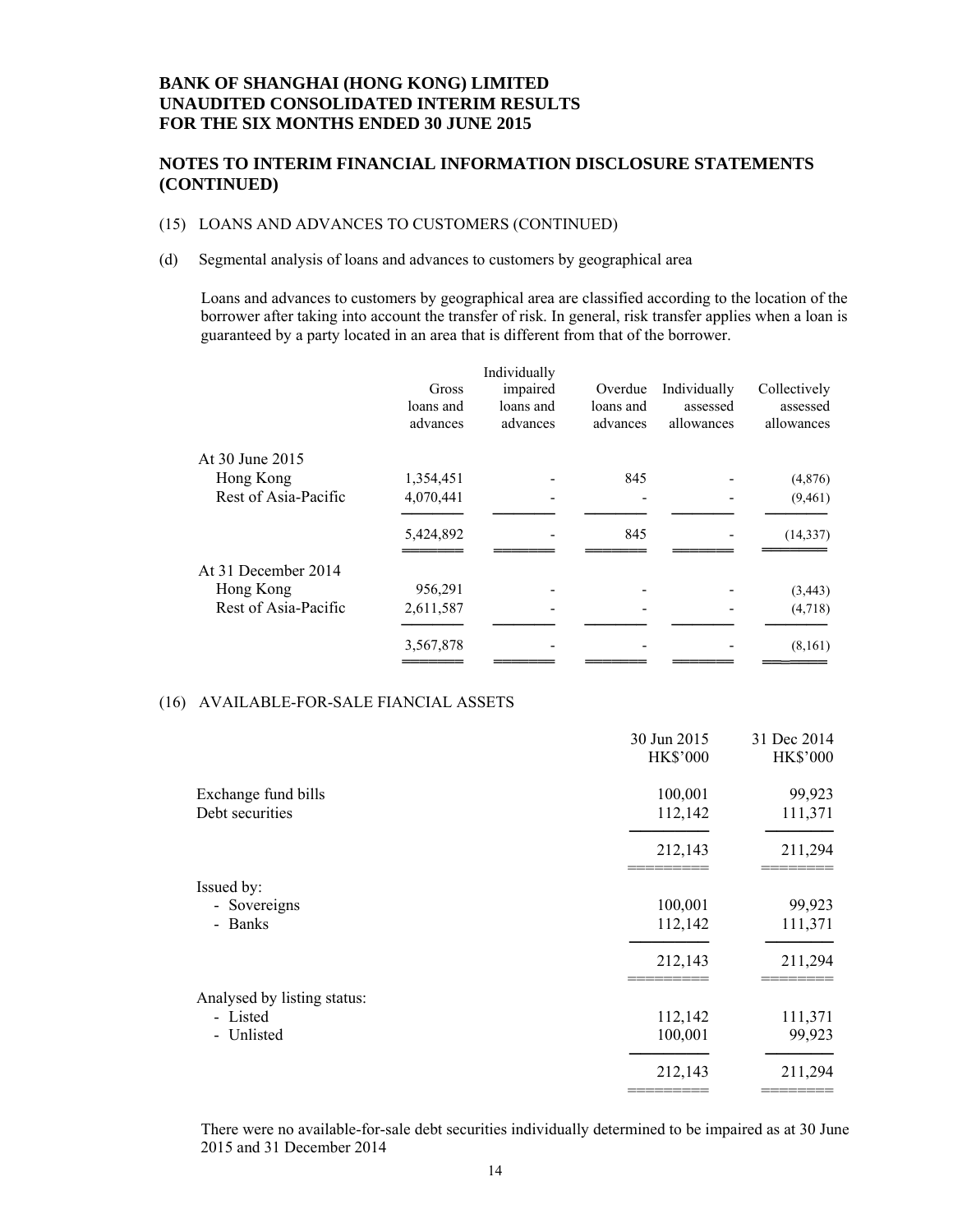### **NOTES TO INTERIM FINANCIAL INFORMATION DISCLOSURE STATEMENTS (CONTINUED)**

#### (17) FIXED ASSETS

Details of movement of fixed assets are as follows:

|                                                         | Furniture,<br>computer and                   |                                       |                                      |                          |  |  |
|---------------------------------------------------------|----------------------------------------------|---------------------------------------|--------------------------------------|--------------------------|--|--|
|                                                         | Leasehold<br>improvements<br><b>HK\$'000</b> | other<br>equipment<br><b>HK\$'000</b> | Motor<br>vehicles<br><b>HK\$'000</b> | Total<br><b>HK\$'000</b> |  |  |
| Cost:                                                   |                                              |                                       |                                      |                          |  |  |
| At 1 January 2015<br>Additions<br>Disposals             | 9,316<br>12                                  | 12,151<br>101                         | 1,007                                | 22,474<br>113            |  |  |
| At 30 June 2015                                         | 9,328                                        | 12,252                                | 1,007                                | 22,587                   |  |  |
| <b>Accumulated</b><br>depreciation:                     |                                              |                                       |                                      |                          |  |  |
| At 1 January 2015<br>Charge for the period<br>Disposals | (4,109)<br>(2,239)                           | (4,370)<br>(1,580)                    | (399)<br>(125)                       | (8, 878)<br>(3,944)      |  |  |
| At 30 June 2015                                         | (6,348)                                      | (5,950)                               | (524)                                | (12, 822)                |  |  |
| Net book value:                                         |                                              |                                       |                                      |                          |  |  |
| At 30 June 2015                                         | 2,980                                        | 6,302                                 | 483                                  | 9,765                    |  |  |
| At 31 December 2014                                     | 5,207                                        | 7,781                                 | 608                                  | 13,596                   |  |  |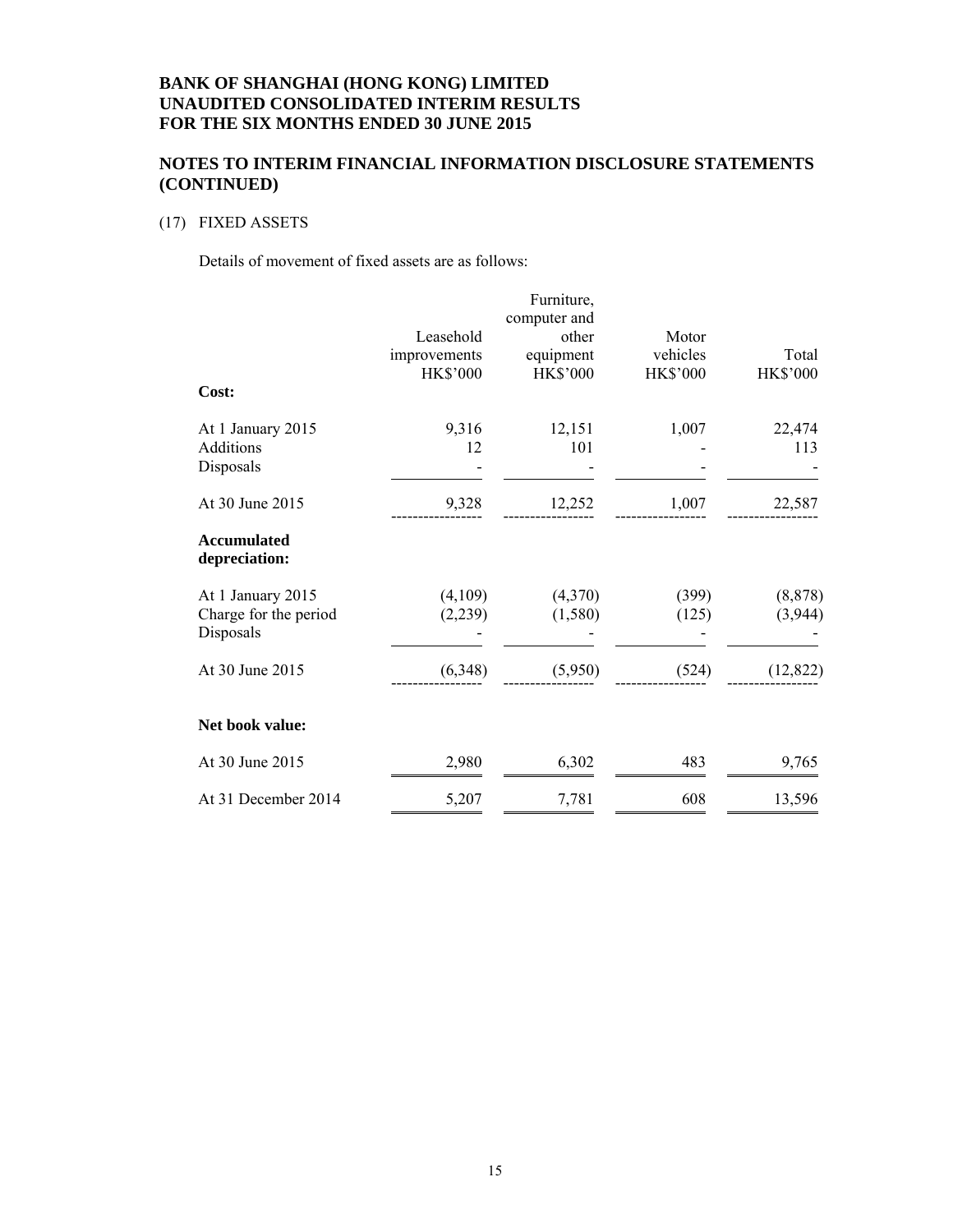### **NOTES TO INTERIM FINANCIAL INFORMATION DISCLOSURE STATEMENTS (CONTINUED)**

#### (18) OTHER ASSETS

|                                            | 30 Jun 2015<br><b>HK\$'000</b> | 31 Dec 2014<br><b>HK\$'000</b> |
|--------------------------------------------|--------------------------------|--------------------------------|
| Interest receivable                        | 42,092                         | 61,188                         |
| Fee receivable                             | 18,647                         | 18,417                         |
| Customer liability under acceptances       | 11,652                         | 9,458                          |
| Account receivable                         | 7,731                          | 17                             |
| Prepaid expenses<br>Others                 | 1,483                          | 1,976                          |
|                                            | 3,353                          | 3,310                          |
|                                            | 84,958                         | 94,366                         |
| DEPOSITS FROM CUSTOMERS                    |                                |                                |
| (19)                                       |                                |                                |
|                                            | 30 Jun 2015                    | 31 Dec 2014                    |
|                                            | HK\$'000                       | <b>HK\$'000</b>                |
| Deposits from customers                    |                                |                                |
| - time, call and notice deposits           | 6,984,901                      | 4,308,298                      |
|                                            | 6,984,901                      | 4,308,298                      |
|                                            |                                |                                |
| (20)<br><b>OTHER LIABILITIES</b>           |                                |                                |
|                                            | 30 Jun 2015                    | 31 Dec 2014                    |
|                                            | <b>HK\$'000</b>                | <b>HK\$'000</b>                |
| Interest payable                           | 27,446                         | 39,279                         |
| Account payable                            | 726                            | 266                            |
| Accrued expenses                           | 2,048                          | 2,804                          |
| Provision for short term employee benefits | 7,915                          | 10,000                         |
| Obligations under finance leases           | 73                             | 85                             |
| Acceptances outstanding                    | 11,652                         | 9,458                          |
| Others                                     | 4,484                          | 2,238                          |
|                                            | 54,344                         | 64,130                         |
|                                            |                                |                                |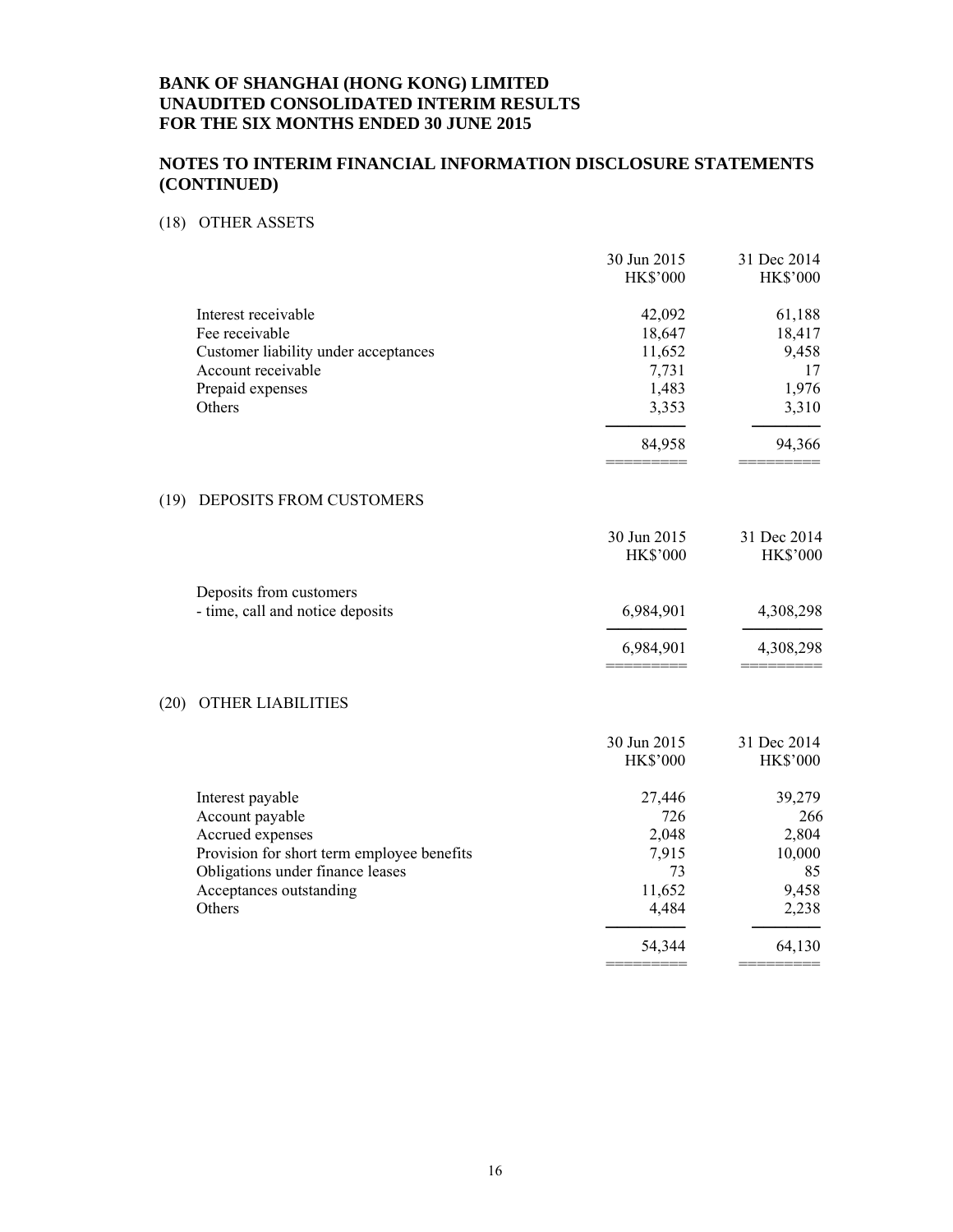#### **NOTES TO INTERIM FINANCIAL INFORMATION DISCLOSURE STATEMENTS (CONTINUED)**

#### (21) EQUITY

(a) Share Capital

|                                         | 2015                          |                 | 2014                          |                      |
|-----------------------------------------|-------------------------------|-----------------|-------------------------------|----------------------|
|                                         | No of shares<br>$000^{\circ}$ | <b>HK\$'000</b> | No of shares<br>$000^{\circ}$ | <b>HK\$'000</b>      |
| At 1 January<br>Allotment of new shares | 160,439                       | 2,000,000       | 20,000<br>140,439             | 200,000<br>1,800,000 |
| At 30 June 2015 / 31 December           |                               |                 |                               |                      |
| 2014                                    | 160,439                       | 2,000,000       | 160,439                       | 2,000,000            |

- (b) Nature and purpose of reserves
- (i) Available-for-sale fair value reserve

This comprises the cumulative net change in the fair value of available-for-sale financial assets until the financial assets are derecognised and is dealt with in accordance with the accounting policies adopted for the measurement of the available-for-sale financial assets at fair value.

(ii) Retained profits

The Company is required to maintain minimum capital adequacy ratio set by the HKMA. The aforesaid minimum capital requirement may therefore potentially restrict the amount of retained profits available for distribution to shareholders.

(iii) Regulatory reserve

The regulatory reserve is maintained in accordance with Hong Kong Banking regulations. At 30 June 2015, a regulatory reserve of HK\$39,912,000 (2014: HK\$27,517,000) was maintained to satisfy the provisions of the Hong Kong Banking Ordinance for prudential supervision purposes. Movement in this reserve was made directly through retained profits and the HKMA was consulted. The regulatory reserve is non-distributable.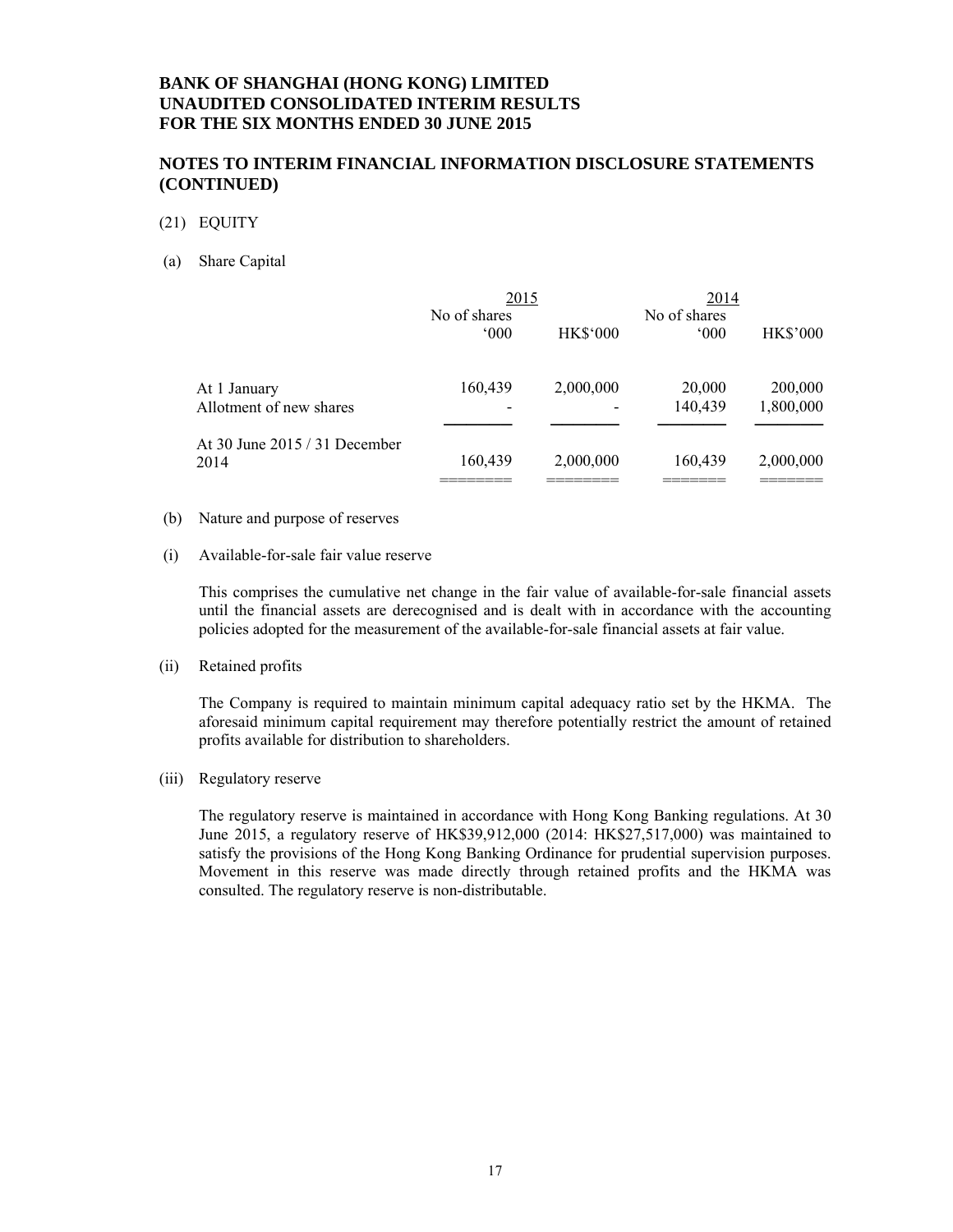#### **NOTES TO INTERIM FINANCIAL INFORMATION DISCLOSURE STATEMENTS (CONTINUED)**

#### (22) DERIVATIVE FINANCIAL INSTRUMENTS

Derivatives entered into by the Group included foreign exchange forward and swap contracts. The Group used these derivatives in its own assets and liabilities management and also provided these products to customers as normal banking activities. For those transactions with customers, they were closely managed by entering into offsetting transactions with external parties to ensure the Group's net exposures were within acceptable level of risk. No significant proprietary positions were maintained by the Group at 30 June 2015 and 31 December 2014 respectively.

(a) Notional amounts of derivatives

Derivatives refer to financial contracts, the value of which depends on the value of one or more underlying assets or indices. The notional amount of such instrument indicates the volume of the transaction and does not represent the amount at risk.

|                         | Qualifying<br>for hedge<br>accounting<br>\$'000 | Managed in<br>conjunction<br>with financial<br>instruments<br>designated at<br>fair value<br>through<br>profit or loss<br>\$'000 | Others,<br>including<br>held for<br>trading<br>\$'000 | Total<br>\$'000 |
|-------------------------|-------------------------------------------------|----------------------------------------------------------------------------------------------------------------------------------|-------------------------------------------------------|-----------------|
| At 30 June 2015         |                                                 |                                                                                                                                  |                                                       |                 |
| Exchange rate contracts |                                                 |                                                                                                                                  |                                                       |                 |
| - Spot and forwards     |                                                 |                                                                                                                                  | 2,889,010                                             | 2,889,010       |
| $-$ Swaps               |                                                 |                                                                                                                                  | 314,417                                               | 314,417         |
| Equity contracts        |                                                 |                                                                                                                                  | 104,000                                               | 104,000         |
|                         |                                                 |                                                                                                                                  | 3,307,427                                             | 3,307,427       |
|                         |                                                 |                                                                                                                                  |                                                       |                 |
| At 31 December 2014     |                                                 |                                                                                                                                  |                                                       |                 |
| Exchange rate contracts |                                                 |                                                                                                                                  |                                                       |                 |
| $-$ Forwards            |                                                 |                                                                                                                                  | 1,177,679                                             | 1,177,679       |
| $-$ Swaps               |                                                 |                                                                                                                                  | 1,828,510                                             | 1,828,510       |
| Equity contracts        |                                                 |                                                                                                                                  | 104,000                                               | 104,000         |
|                         |                                                 |                                                                                                                                  | 3,110,189                                             | 3,110,189       |
|                         |                                                 |                                                                                                                                  |                                                       |                 |

All these derivatives had residual maturity of one year or less.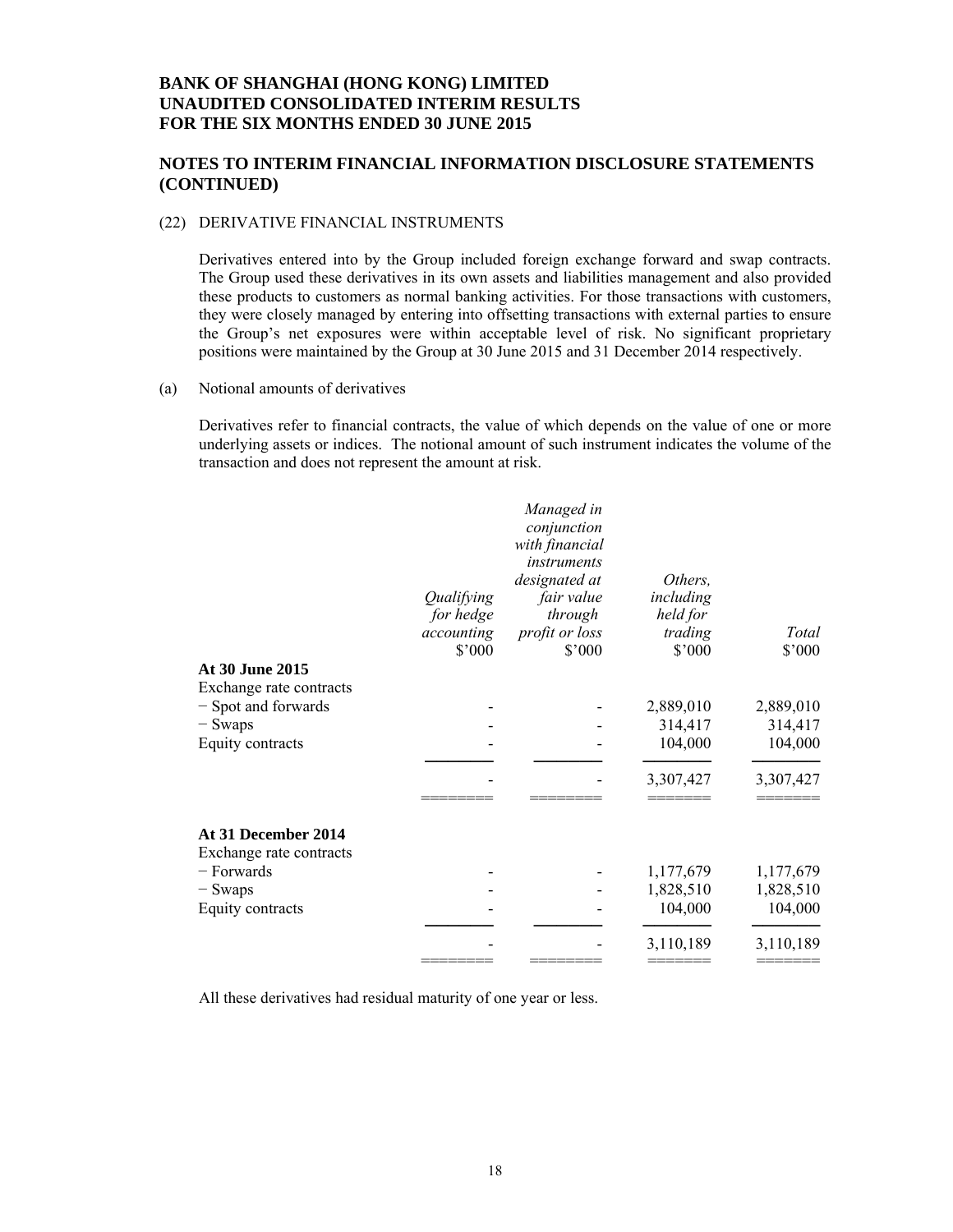#### **NOTES TO INTERIM FINANCIAL INFORMATION DISCLOSURE STATEMENTS (CONTINUED)**

#### (22) DERIVATIVE FINANCIAL INSTRUMENTS (CONTINUED)

#### (b) Fair values and credit risk-weighted amounts of derivatives

Credit risk-weighted amount refers to the amount as computed in accordance with the Banking (Capital) Rules (the "Capital Rules") and based on the status and the credit standing of the counterparty and the residual maturity of the transaction.

|                         | Derivative<br>financial<br>assets<br>\$'000 | Derivative<br>financial<br>liabilities<br>$$^{\circ}000$ | Credit<br>risk-weighted<br>amount<br>$$^{\circ}000$ |
|-------------------------|---------------------------------------------|----------------------------------------------------------|-----------------------------------------------------|
| At 30 June 2015         |                                             |                                                          |                                                     |
| Exchange rate contracts |                                             |                                                          |                                                     |
| - Spot and forwards     | 16,699                                      | 16,014                                                   | 14,824                                              |
| - Swaps                 | 527                                         | 3                                                        | 1,146                                               |
| Equity contracts        | 2                                           |                                                          | 6,242                                               |
|                         | 17,228                                      | 16,017                                                   | 22,212                                              |
| At 31 December 2014     |                                             |                                                          |                                                     |
| Exchange rate contracts |                                             |                                                          |                                                     |
| – Forwards              | 5,236                                       | 4,893                                                    | 8,124                                               |
| $-$ Swaps               | 2,051                                       | 4,637                                                    | 3,588                                               |
| Equity contracts        | 254                                         |                                                          | 6,495                                               |
|                         | 7,541                                       | 9,530                                                    | 18,207                                              |
|                         |                                             |                                                          |                                                     |

Derivative financial instruments are presented in net when there is a legally enforceable right to set off the recognised amounts, and there is an intention to settle them on a net basis or realise the asset and settle the liability simultaneously. As at 30 June 2015, no derivative financial instruments fulfilled the above criteria, and therefore were offset in the statement of financial position (2014: Nil).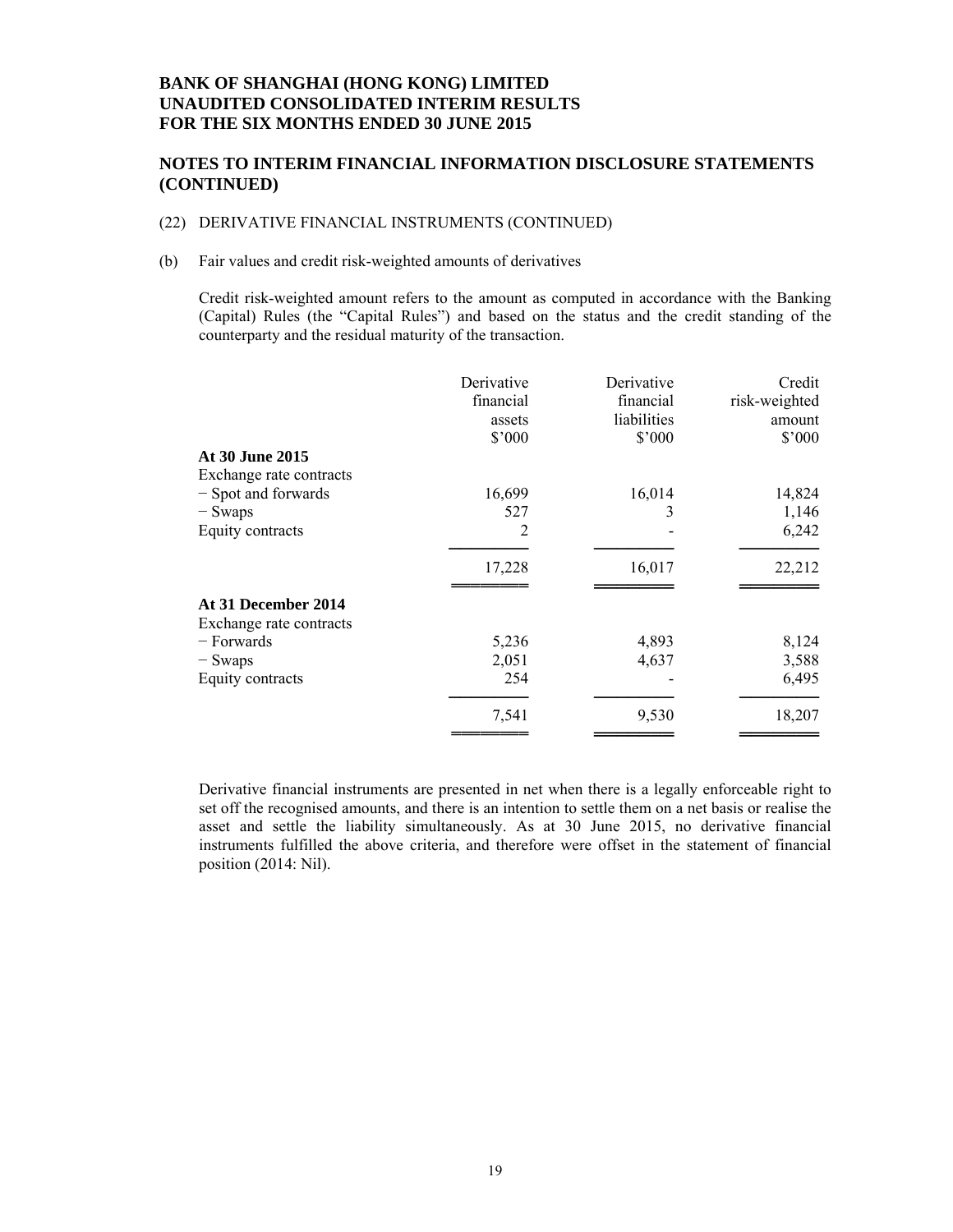### **NOTES TO INTERIM FINANCIAL INFORMATION DISCLOSURE STATEMENTS (CONTINUED)**

#### (23) NOTES TO CONSOLIDATED STATEMENT OF CASH FLOWS

#### (a) Reconciliation of profit before taxation to net cash outflow from the operating activities

|                                                           | 6 months ended  | 6 months ended  |
|-----------------------------------------------------------|-----------------|-----------------|
|                                                           | 30 Jun 2015     | 30 Jun 2014     |
|                                                           | <b>HK\$'000</b> | <b>HK\$'000</b> |
| Profit before taxation                                    | 92,036          | 7,561           |
| Adjustments for:                                          |                 |                 |
| Interest income                                           | (175,702)       | (105,998)       |
| Interest expense                                          | 79,661          | 48,643          |
| Net profit on sale of available-for-sale financial assets |                 | (111)           |
| Depreciation of fixed assets                              | 3,944           | 2,429           |
| Amortisation of intangible assets                         | 1,032           | 916             |
| Impairment charges                                        | 6,176           | 5,527           |
| Interest received                                         | 187,411         | 76,413          |
| Interest paid                                             | (90, 034)       | (25,102)        |
| Operating profit before changes in working capital        | 104,524         | 10,278          |
| Change in balances and placements with banks with         |                 |                 |
| original maturity beyond three months                     | 965,602         | (2,821,857)     |
| Change in gross loans and advances to customers           | (1,851,472)     | (2,280,487)     |
| Change in other assets                                    | (7, 492)        | (15, 971)       |
| Change in deposits from banks                             | (771, 224)      | 1,612,451       |
| Change in deposits from customers                         | 2,676,603       | 2,641,707       |
| Change in certificates of deposit issued                  | 1,677,435       |                 |
| Change in other liabilities                               | (981)           | (2, 857)        |
| Elimination of exchange differences and other non-cash    |                 |                 |
| items                                                     | (3,508)         | (3,482)         |
| Cash generated from/(used in) operating activities        | 2,789,487       | (860, 218)      |
| Hong Kong profits tax paid                                |                 |                 |
| Withholding tax in the People's Republic of China paid    | (6,380)         | (3,785)         |
| Net cash inflow/(outflow) from operating activities       | 2,783,107       | (864,003)       |
|                                                           |                 |                 |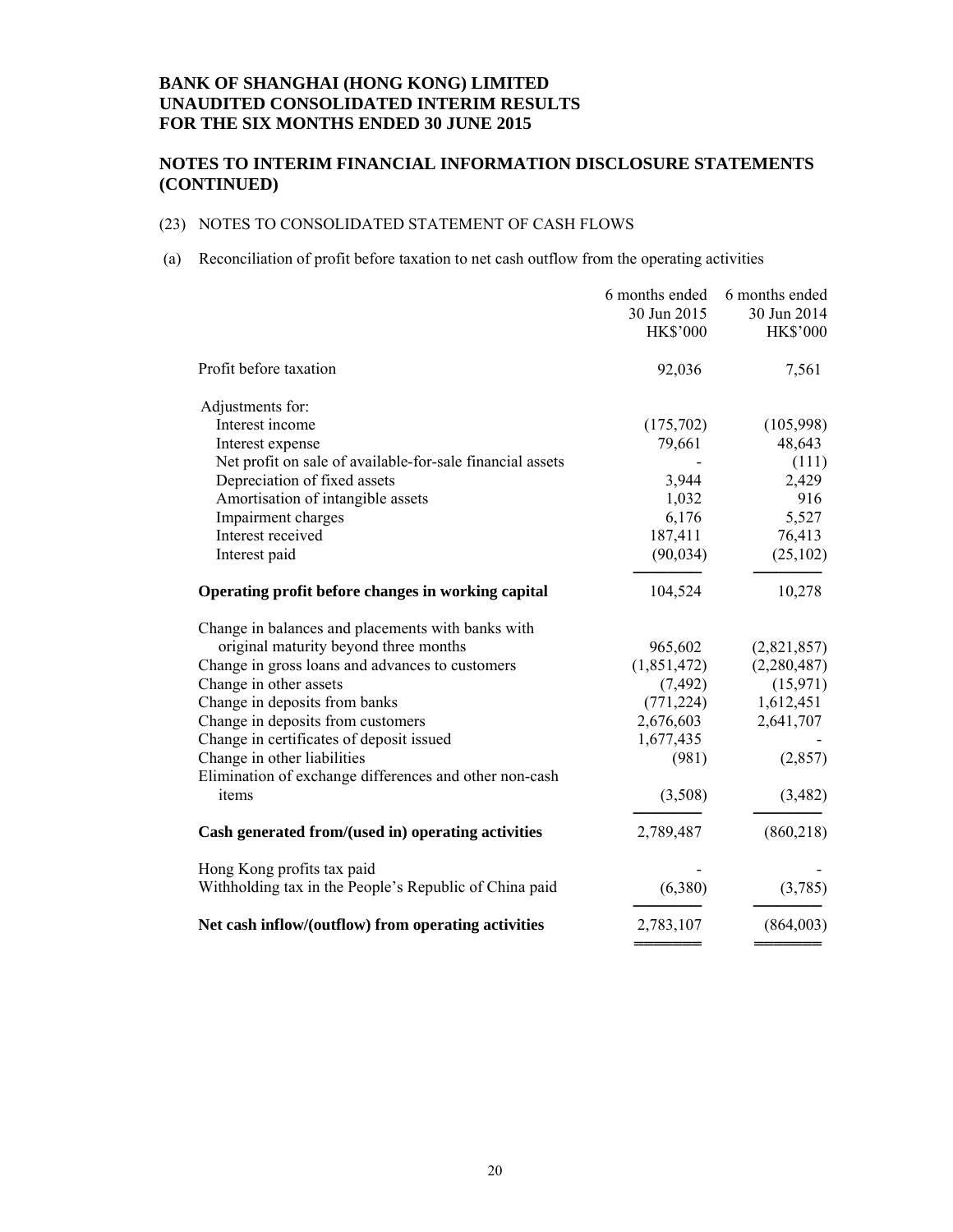#### **NOTES TO INTERIM FINANCIAL INFORMATION DISCLOSURE STATEMENTS (CONTINUED)**

#### (23) NOTES TO CONSOLIDATED STATEMENT OF CASH FLOWS (CONTINUED)

(b) Cash and cash equivalents in the consolidated statement of cash flows

|                                                                                           | 30 Jun 2015<br><b>HK\$'000</b> | 30 Jun 2014<br><b>HK\$'000</b> |
|-------------------------------------------------------------------------------------------|--------------------------------|--------------------------------|
| Cash and balances with banks<br>Placements with banks with original maturity within three | 33,030                         | 142,756                        |
| months                                                                                    | 5,546,207                      | 1,507,098                      |
|                                                                                           | 5,579,237                      | 1,649,854                      |

════════════════════════════

(c) Reconciliation with the consolidated statement of financial position

|                                                                      | 30 Jun 2015<br><b>HK\$'000</b>                                                                                                                                                                                  | 30 Jun 2014<br><b>HK\$'000</b> |
|----------------------------------------------------------------------|-----------------------------------------------------------------------------------------------------------------------------------------------------------------------------------------------------------------|--------------------------------|
| Cash and balances with banks                                         | 33,030                                                                                                                                                                                                          | 142,756                        |
|                                                                      |                                                                                                                                                                                                                 | 4,587,499                      |
| Amounts shown in the consolidated statement of financial<br>position | 7,042,351                                                                                                                                                                                                       | 4,730,255                      |
| beyond three months                                                  | 1,463,114                                                                                                                                                                                                       | 3,080,401                      |
|                                                                      | 5,579,237                                                                                                                                                                                                       | 1,649,854                      |
| CONTINGENT LIABILITIES AND COMMITMENTS                               |                                                                                                                                                                                                                 |                                |
|                                                                      | 30 Jun 2015                                                                                                                                                                                                     | 31 Dec 2014                    |
|                                                                      | <b>HK\$'000</b>                                                                                                                                                                                                 | <b>HK\$'000</b>                |
|                                                                      |                                                                                                                                                                                                                 |                                |
| - Direct credit substitutes                                          | 94,250                                                                                                                                                                                                          |                                |
| - Transaction-related contingencies                                  | 2,171                                                                                                                                                                                                           | 1,030                          |
| $-$ Other commitments:                                               |                                                                                                                                                                                                                 | 4,838                          |
| - which are unconditionally cancellable                              | 1,549,354                                                                                                                                                                                                       | 362,066                        |
| - with an original maturity under one year                           | 194,795                                                                                                                                                                                                         | 155,117                        |
|                                                                      | 103,689                                                                                                                                                                                                         | 105,014                        |
|                                                                      | 1,982,210                                                                                                                                                                                                       | 628,065                        |
|                                                                      |                                                                                                                                                                                                                 | 84,374                         |
|                                                                      | Placements with banks<br>Less: Placements with banks with an original maturity<br>Contract amounts<br>- Trade-related contingencies<br>- with an original maturity over one year<br>Credit risk weighted amount | 7,009,321<br>37,951<br>93,213  |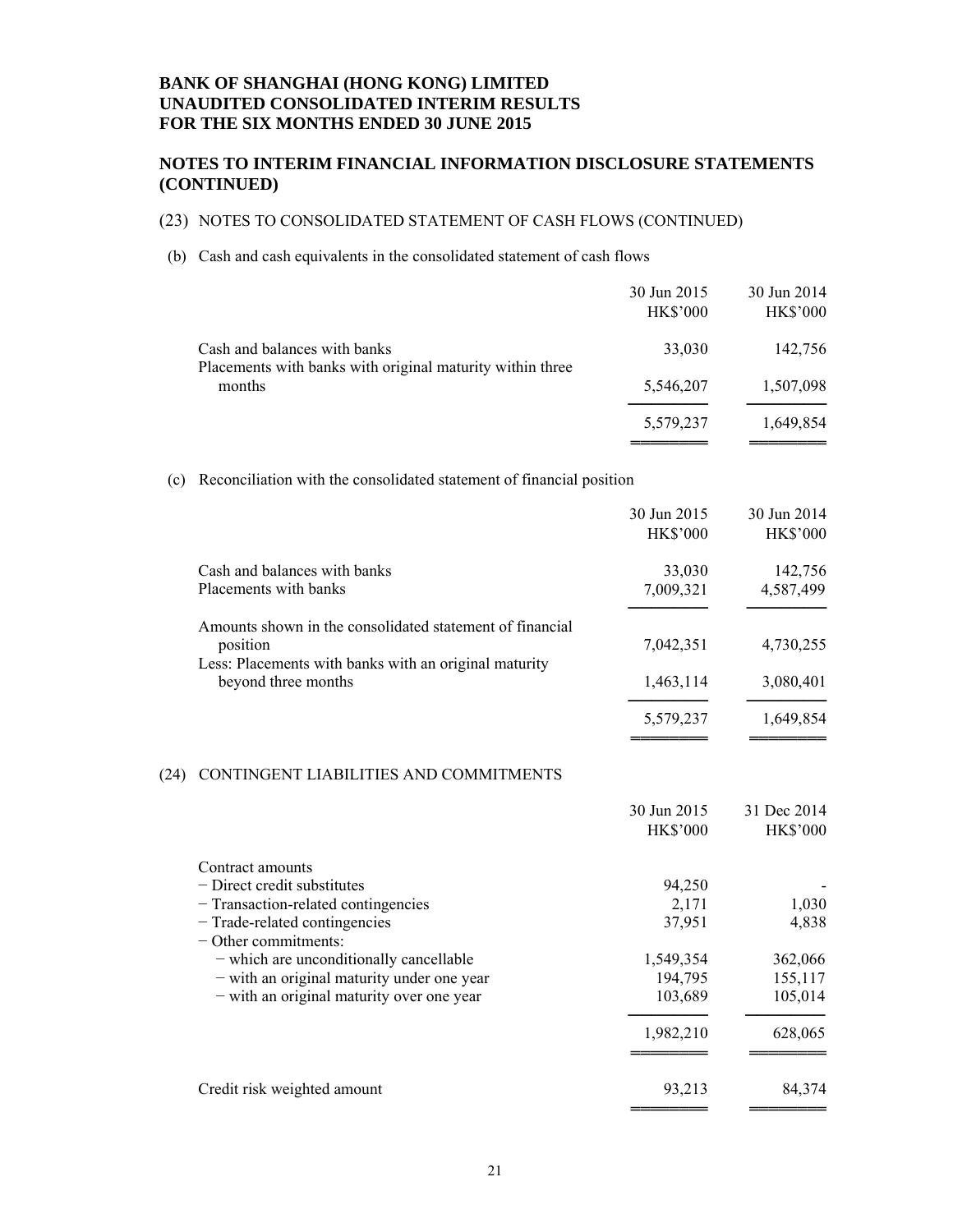#### **NOTES TO INTERIM FINANCIAL INFORMATION DISCLOSURE STATEMENTS (CONTINUED)**

#### (25) FAIR VALUE OF FINANCIAL INSTRUMENT

(a) Financial assets and liabilities measured at fair value

Fair value estimates are generally subjective in nature, and are made as of a specific point in time based on the characteristics of the financial instruments and relevant market information. The Group measures fair value using the following fair value hierarchy that reflects the significance of the inputs used in making the measurements:

Level 1: fair value measured using quoted market prices (unadjusted) in active markets for identical assets and liabilities.

Level 2: fair value measured using valuation techniques based on observable inputs, either directly or indirectly. This category includes quoted prices in active markets for similar financial instruments, or quoted prices for identical or similar instruments in markets that are considered less than active, or other valuation techniques where all significant inputs are directly or indirectly observable from market data.

Level 3: fair value measured using significant unobservable inputs. This category includes inputs to valuation techniques not based on observable data and the unobservable inputs have a significant effect on the instrument's valuation. This category includes instruments that are valued based on quoted prices for similar instruments where significant unobservable adjustments or assumptions are required to reflect difference between the instruments.

Where available, the most suitable measure for fair value is the quoted market price. In the absence of organised secondary markets for most of the unlisted securities and over-the-counter derivatives, direct market prices of these financial instruments may not be available. The fair values of such instruments are therefore calculated based on established valuation techniques using current market parameters or market prices provided by counterparties.

The fair value of forward foreign exchange contracts is determined using forward exchange market rates at the reporting date. For other derivative financial instruments, the Group uses estimated discounted cash flows to determine their fair value and the discount rate used is a discount rate at the end of reporting period applicable for an instrument with similar terms and conditions.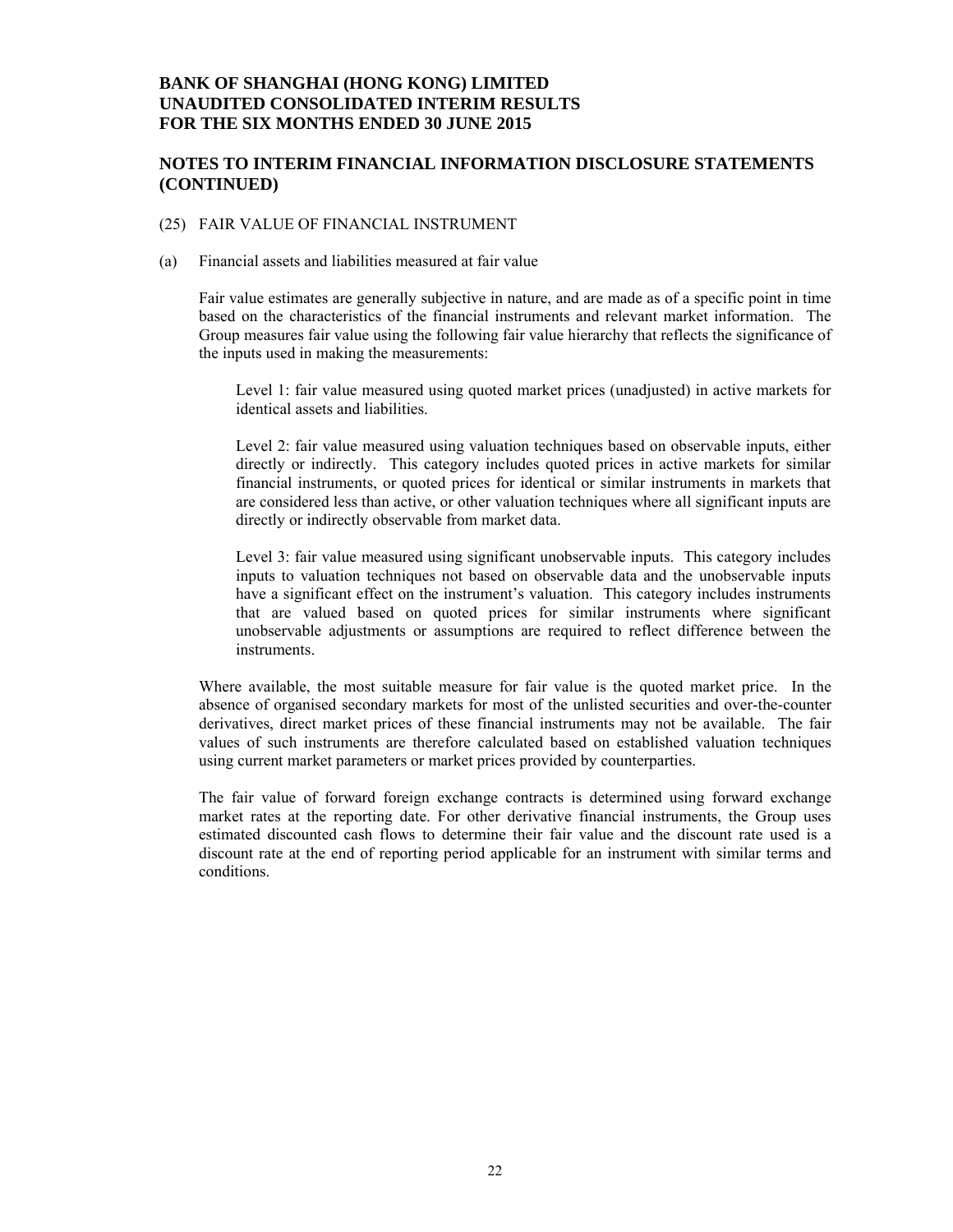#### **NOTES TO INTERIM FINANCIAL INFORMATION DISCLOSURE STATEMENTS (CONTINUED)**

#### (25) FAIR VALUE OF FINANCIAL INSTRUMENT (CONTINUED)

#### (a) Financial assets and liabilities measured at fair value (continued)

The table below analyses financial instruments, measured at fair value as at 30 June 2015, by the level in the fair value hierarchy into which the fair value treatment is categorised

#### **At 30 June 2015**

|                                              | Level 1<br><b>HK\$'000</b> | Level 2<br><b>HK\$'000</b> | Level 3<br><b>HK\$'000</b> | Total<br><b>HK\$'000</b> |
|----------------------------------------------|----------------------------|----------------------------|----------------------------|--------------------------|
| <b>Recurring fair value</b><br>measurements  |                            |                            |                            |                          |
| <b>Assets</b><br>Derivative financial assets |                            |                            |                            |                          |
| Available-for-sale financial                 |                            | 17,226                     | $\overline{2}$             | 17,228                   |
| assets                                       | 100,001                    | 112,142                    |                            | 212,143                  |
| <b>Liabilities</b>                           |                            |                            |                            |                          |
| Derivative financial<br>liabilities          |                            |                            |                            |                          |
|                                              |                            | 16,017                     |                            | 16,017                   |
| At 31 December 2014                          |                            |                            |                            |                          |
|                                              | Level 1                    | Level 2                    | Level 3                    | Total                    |
| <b>Recurring fair value</b><br>measurements  | <b>HK\$'000</b>            | <b>HK\$'000</b>            | <b>HK\$'000</b>            | <b>HK\$'000</b>          |
| <b>Assets</b>                                |                            |                            |                            |                          |
| Derivative financial assets                  |                            | 7,287                      | 254                        | 7,541                    |
| Available-for-sale financial<br>assets       | 99,923                     | 111,371                    |                            | 211,294                  |
| <b>Liabilities</b>                           |                            |                            |                            |                          |
| Derivative financial                         |                            |                            |                            |                          |
| liabilities                                  |                            | 9,530                      |                            | 9,530                    |

During the six months ended 30 June 2015 and 30 June 2014, there were no transfers of financial instruments between Level 1 and Level 2. The Group's policy is to recognise transfers between levels of fair value hierarchy as at the end of the reporting period in which they occur.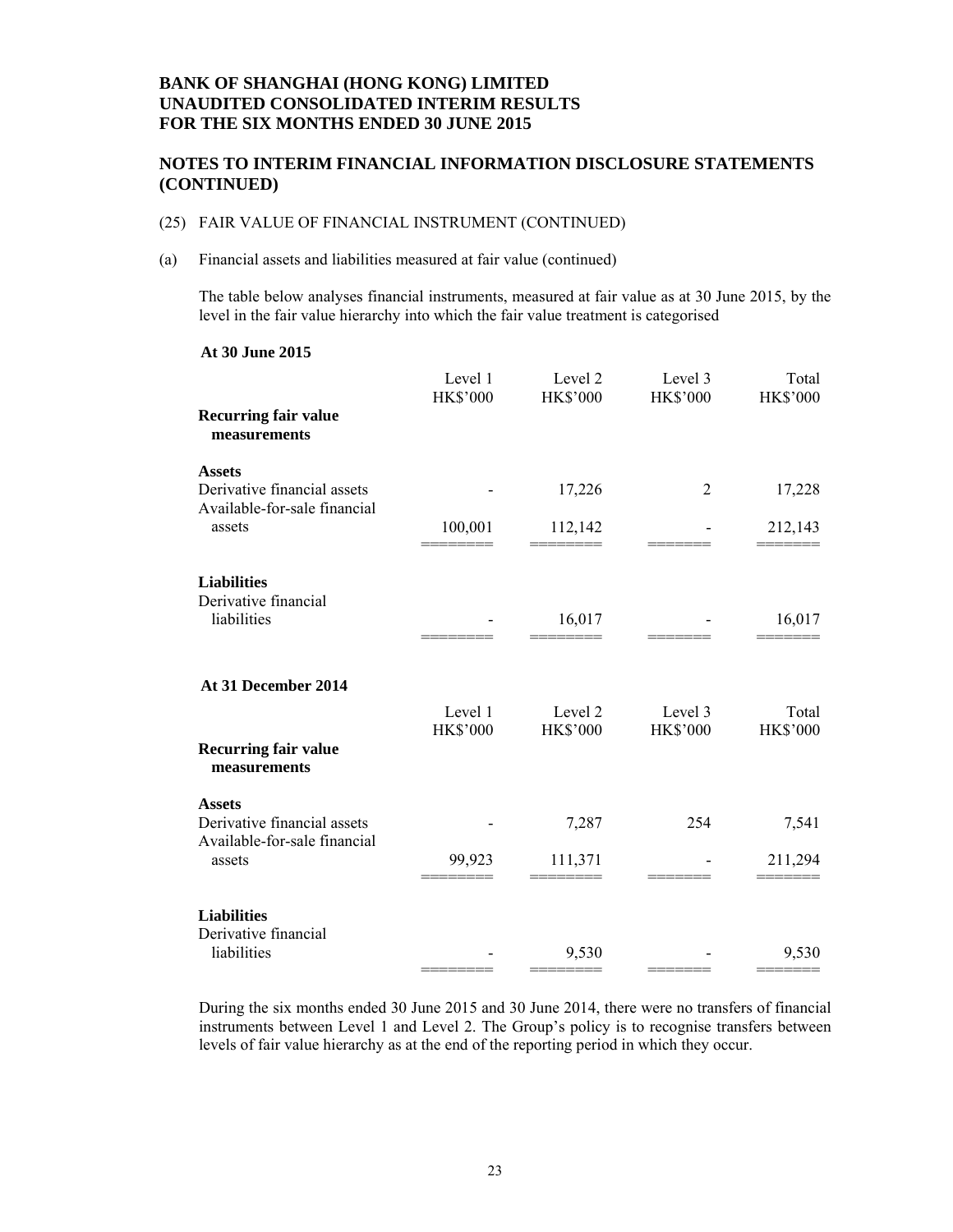### **NOTES TO INTERIM FINANCIAL INFORMATION DISCLOSURE STATEMENTS (CONTINUED)**

#### (25) FAIR VALUE OF FINANCIAL INSTRUMENT (CONTINUED)

#### (a) Financial assets and liabilities measured at fair value (continued)

*Valuation of financial instruments with significant unobservable inputs* 

The following table shows a reconciliation from the beginning balance to the ending balance for fair value measurements in Level 3 of the fair value hierarchy:

|                                                                                                                                         | Derivative financial assets |                 |
|-----------------------------------------------------------------------------------------------------------------------------------------|-----------------------------|-----------------|
|                                                                                                                                         | 2015                        | 2014            |
|                                                                                                                                         | <b>HK\$'000</b>             | <b>HK\$'000</b> |
| At 1 January                                                                                                                            | 254                         |                 |
| Purchases/initiation                                                                                                                    |                             |                 |
| <b>Sales</b>                                                                                                                            |                             |                 |
| Settlements                                                                                                                             |                             |                 |
| Transfer in                                                                                                                             |                             |                 |
| Transfer out                                                                                                                            |                             |                 |
| Changes in fair value recognised in the profit or loss:                                                                                 |                             |                 |
| - Net trading loss                                                                                                                      | (252)                       |                 |
| At 30 June                                                                                                                              | っ                           |                 |
| Total gains or losses for the year included in the profit or<br>loss for assets held at the end of the reporting period<br>recorded in: |                             |                 |
| Net trading loss                                                                                                                        | (252)                       |                 |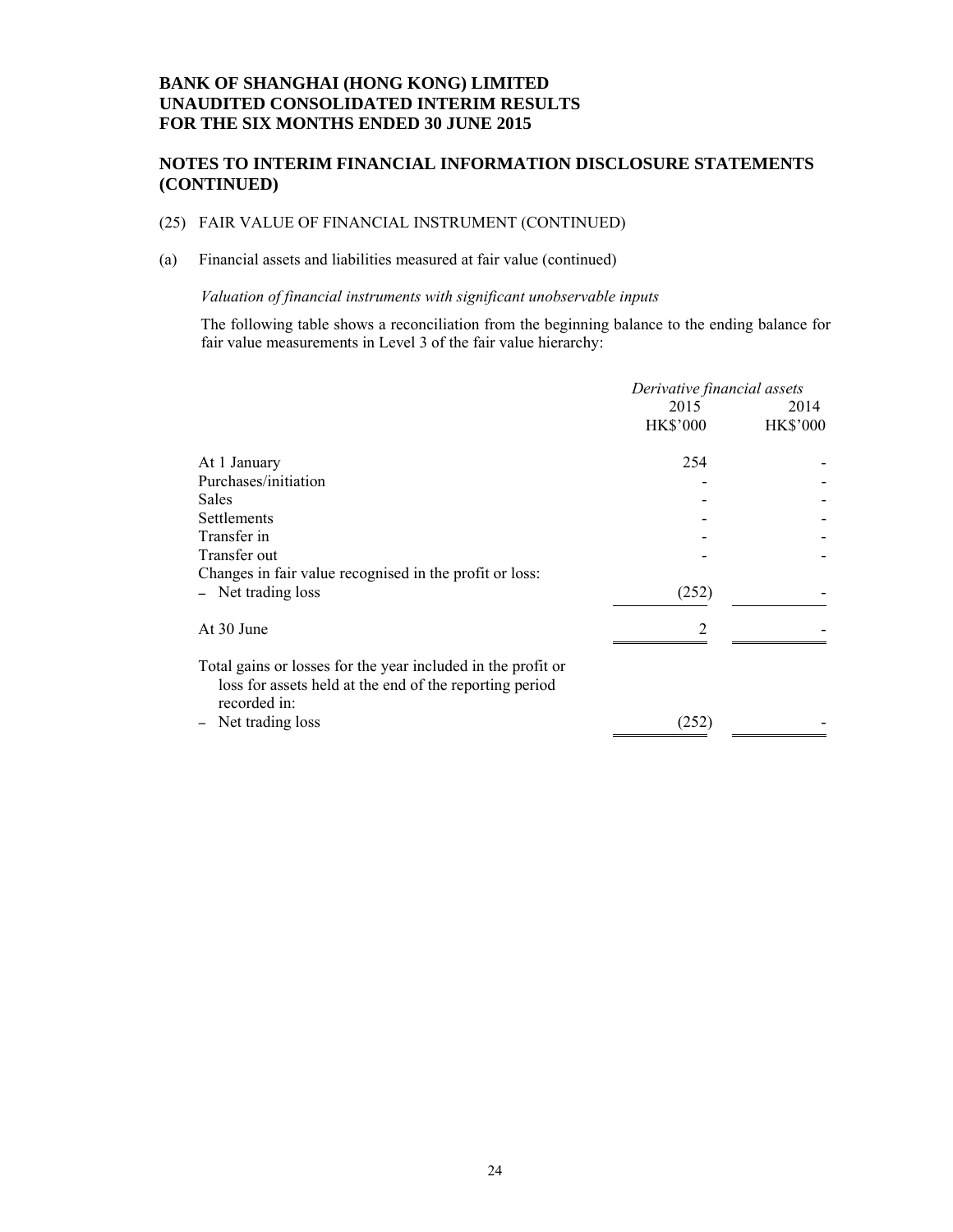### **NOTES TO INTERIM FINANCIAL INFORMATION DISCLOSURE STATEMENTS (CONTINUED)**

#### (25) FAIR VALUE OF FINANCIAL INSTRUMENT (CONTINUED)

#### (a) Financial assets and liabilities measured at fair value (continued)

The table below provides information about significant unobservable inputs used at 30 June 2015 in measuring financial instruments categorised as Level 3 in the fair value hierarchy.

|                                                                        | Valuation<br>techniques | Significant<br>unobservable<br>input | Range                  | Fair value<br>measurement<br>sensitivity to<br>unobservable inputs  |
|------------------------------------------------------------------------|-------------------------|--------------------------------------|------------------------|---------------------------------------------------------------------|
| Equity derivative<br>embedded in loans<br>and advances to<br>customers | Trinomial<br>Tree model | Volatility of<br>stock price         | $31.96\%$ to<br>58.06% | Increase in the<br>volatility would result<br>in higher fair value. |
|                                                                        |                         | Credit spread                        | $16.24\%$ to<br>29.09% | Increase in credit<br>spread would result in<br>lower fair value.   |

#### *Effect of changes in significant unobservable assumptions to reasonably possible alternative assumptions*

Although the Group believes that its estimates of fair value are appropriate, the use of different methodologies or assumptions could lead to different measurements of fair value. For fair value measurements in Level 3 of the fair value hierarchy, changing one or more of the unobservable inputs used for reasonably possible alternative assumptions would have the following effects:

|                                                              | Reflected in profit or loss |                         |
|--------------------------------------------------------------|-----------------------------|-------------------------|
|                                                              | Favourable<br>changes       | Unfavourable<br>changes |
| At 30 June 2015                                              | $$^{\prime}000$             | $$^{\prime}000$         |
| Derivative financial assets<br>- Embedded equity derivatives | 10                          | (2)                     |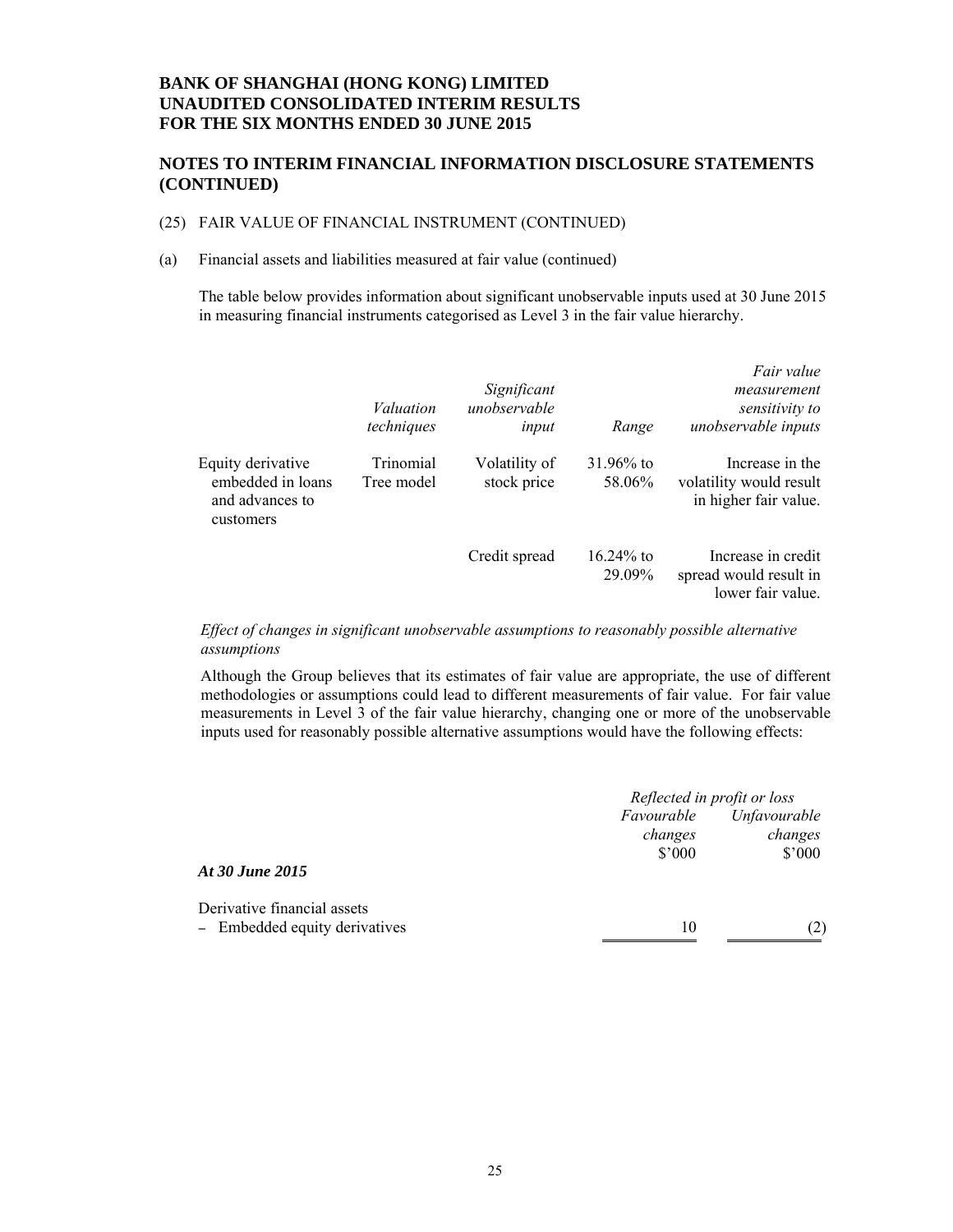#### **NOTES TO INTERIM FINANCIAL INFORMATION DISCLOSURE STATEMENTS (CONTINUED)**

#### (25) FAIR VALUE OF FINANCIAL INSTRUMENT (CONTINUED)

(b) Financial assets and liabilities not measured at fair value

Financial assets and liabilities that were presented not at their fair value on the consolidated statement of financial position mainly represented cash and balances with banks, placements with banks, and loans and advances to customers. These financial assets were measured at amortised cost less impairment. Financial liabilities not presented at their fair value on the consolidated statement of financial position mainly represented deposits from banks, deposits from customers and certificates of deposit issued. These financial liabilities were measured at amortised cost.

The Group assessed that the differences between the fair values and the carrying amounts of those financial assets and liabilities not presented in the Group's consolidated statement of financial position at their fair values were insignificant as most of the Group's financial assets and liabilities were either short-term or priced at floating rates.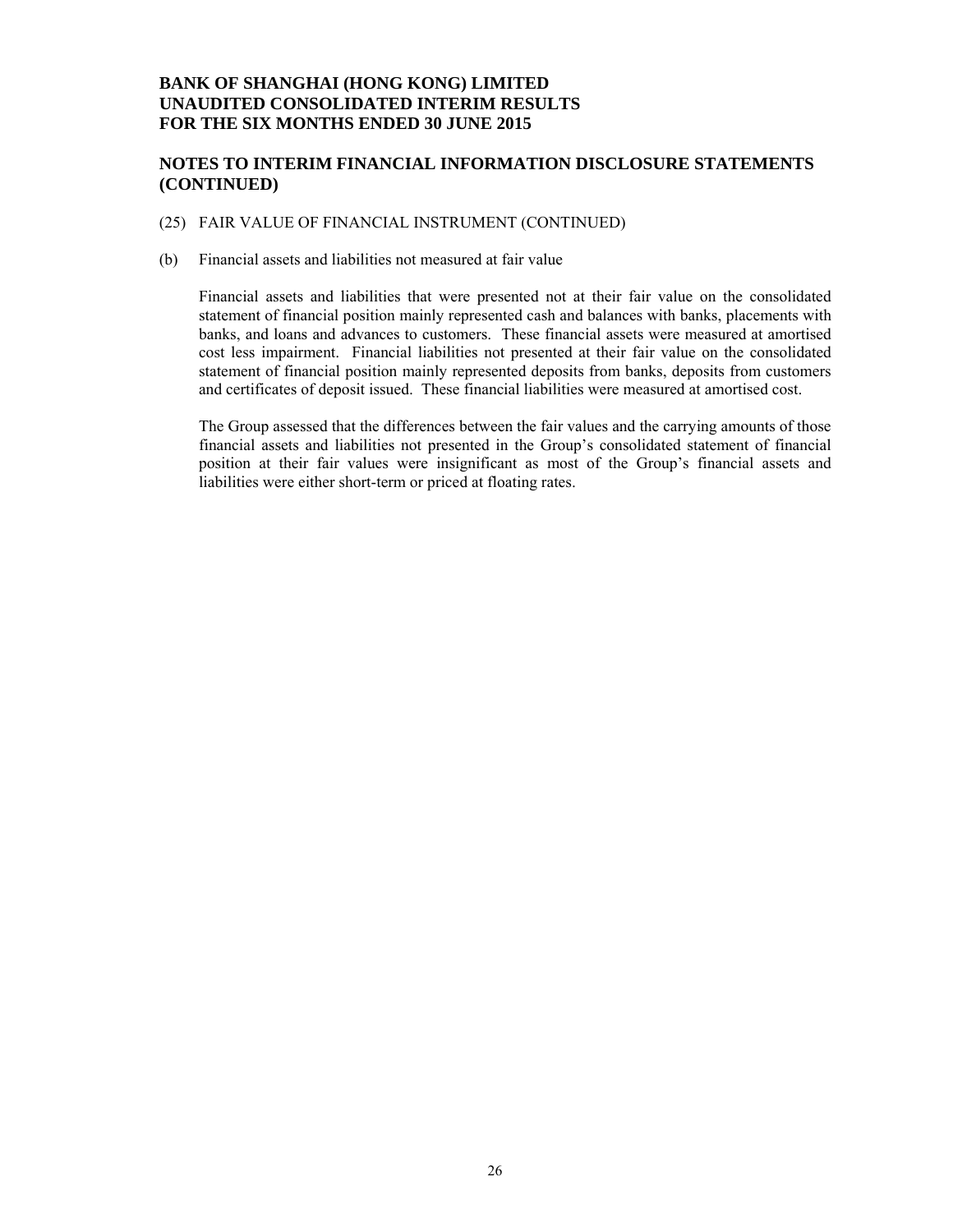#### **SUPPLEMENTARY FINANCIAL INFORMATION**

#### (1) OVERDUE AND RESCHEDULED ASSETS

As at 30 June 2015, the Group had no assets overdue for more than 3 months and rescheduled assets. As at 31 December 2014, the Group had no overdue and rescheduled assets.

#### (2) CAPITAL ADEQUACY RATIO AND CAPITAL MANAGEMENT

#### (a) Capital ratio

The capital ratios as of 30 June 2015 and 31 December 2014 are as follows:

|                                                                     | 30 Jun 2015    | 31 Dec 2014          |
|---------------------------------------------------------------------|----------------|----------------------|
| Common Equity Tier 1 ("CET1") capital ratio<br>Tier 1 capital ratio | 29.0%<br>29.0% | $41.2\%$<br>$41.2\%$ |
| Total capital ratio                                                 | 29.8%          | 41.9%                |

The capital ratios of the Group were computed on the basis as required by the HKMA. For accounting purpose, the consolidated financial statements would include the Company and the subsidiary, BOSC International. However, under the regulatory guideline, the subsidiary is not required to be consolidated for regulatory purpose as it is a securities company that is authorized and supervised by the Securities and Futures Commission, and it is also required to maintain adequate capital to support its business activities in accordance with the Securities and Futures Ordinance. Details of the subsidiary not being consolidated for regulatory purpose are as follows:

| Name of company                |               | Principal activities | Total assets<br>as at 30 Jun 2015 | Total equity<br>as at 30 Jun 2015 |
|--------------------------------|---------------|----------------------|-----------------------------------|-----------------------------------|
| <b>BOSC</b><br>Company Limited | International | Investment banking   | 86.520                            | 84,608                            |

In calculating the risk-weighted amount, the Group adopted the Standardised (Credit Risk) Approach for credit risk and the Standardised (Market Risk) Approach for market risk. For operational risk, the capital requirement was determined by using the Basic Indicator Approach.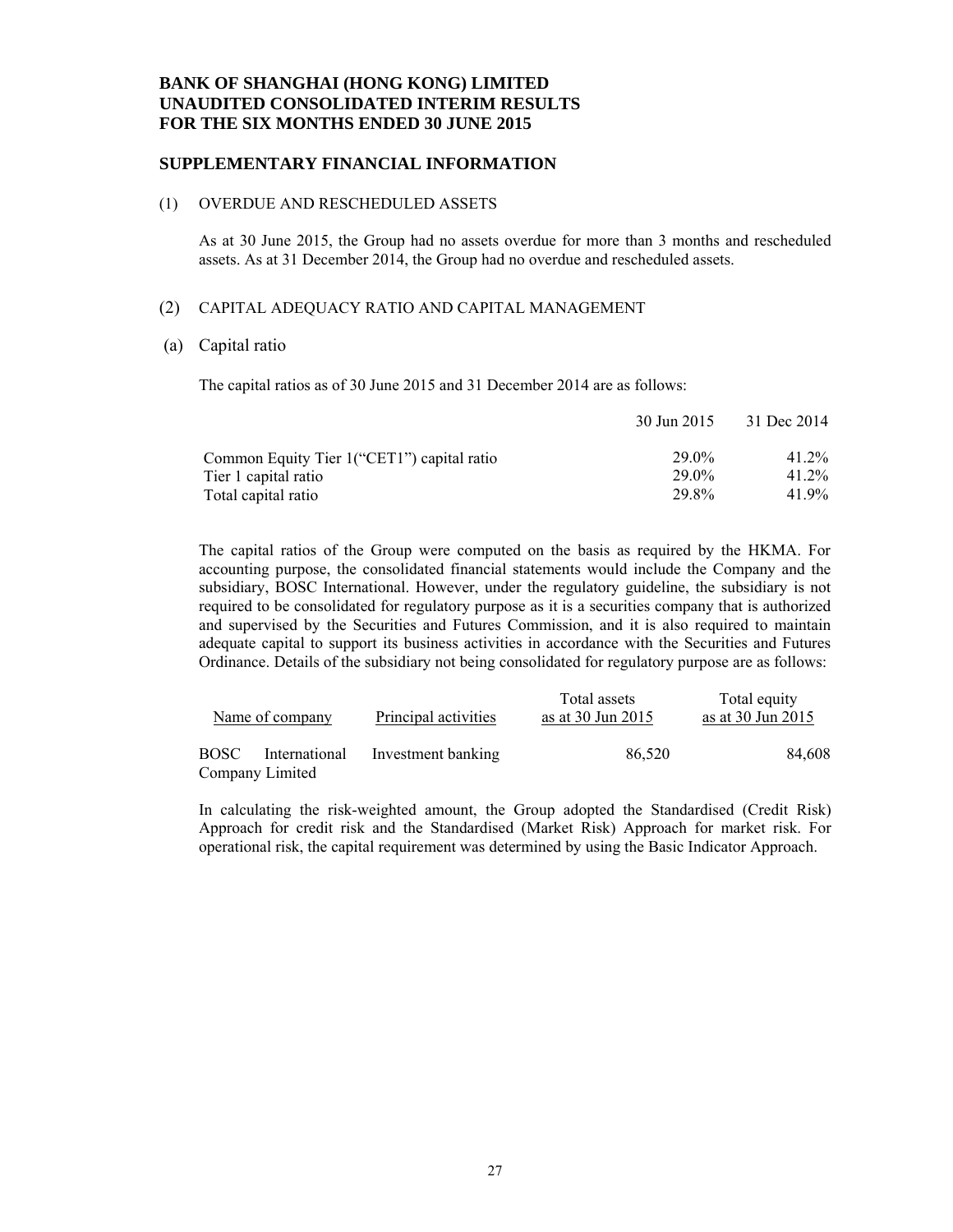### **SUPPLEMENTARY FINANCIAL INFORMATION (CONTINUED)**

#### (2) CAPITAL ADEQUACY RATIO AND CAPITAL MANAGEMENT (CONTINUED)

### (b) Capital structure

The capital base after all required deductions for calculation of capital adequacy ratio purpose as of 30 June 2015 and 31 December 2014 are shown below:

|                                                           | 30 Jun 2015     | 31 Dec 2014     |
|-----------------------------------------------------------|-----------------|-----------------|
|                                                           | <b>HK\$'000</b> | <b>HK\$'000</b> |
| <b>CET1 Capital</b>                                       |                 |                 |
| Shareholder's equity                                      |                 |                 |
| Regulatory deductions from CET1 capital                   | 2,115,338       | 2,035,915       |
| Deferred tax assets in excess of deferred tax liabilities | (2,269)         | (599)           |
| Intangible assets                                         | (4, 486)        | (5,210)         |
| Regulatory reserve                                        | (39, 912)       | (27,517)        |
| <b>Total CET1 Capital</b>                                 | 2,068,671       | 2,002,589       |
|                                                           |                 |                 |
| <b>Additional Tier 1 ("AT1") Capital</b>                  |                 |                 |
| Total AT1 capital before regulatory deductions            |                 |                 |
| Regulatory deductions from AT1 capital                    |                 |                 |
| Total AT1 Capital                                         |                 |                 |
| Total Tier 1 ("T1") Capital                               | 2,068,671       | 2,002,589       |
|                                                           |                 |                 |
| Tier 2 ("T2") Capital                                     |                 |                 |
| Total T2 capital before regulatory deductions             |                 |                 |
| Collective provisions                                     | 14,337          | 8,161           |
| Regulatory reserve                                        | 39,912          | 27,517          |
| Regulatory deductions from T2 capital                     |                 |                 |
| Total T <sub>2</sub> capital                              | 54,249          | 35,678          |
| <b>Total Capital</b>                                      | 2,122,920       | 2,038,267       |
|                                                           |                 |                 |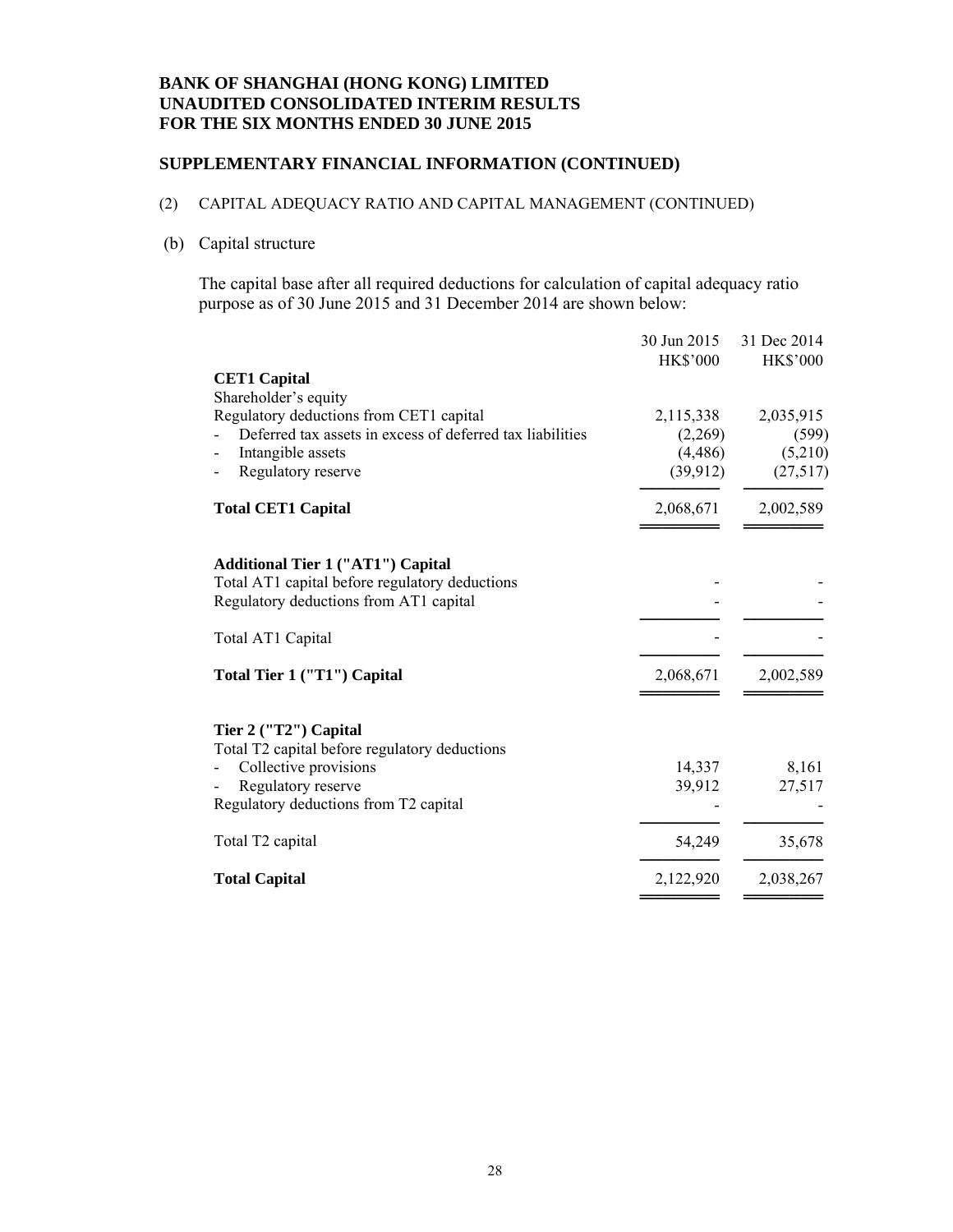#### **SUPPLEMENTARY FINANCIAL INFORMATION (CONTINUED)**

#### (2) CAPITAL ADEQUACY RATIO AND CAPITAL MANAGEMENT (CONTINUED)

(c) Additional capital disclosures

The following items are included in the "Regulatory Disclosure" section in the Company's website at www.bankofshanghai.com.hk :

- A detailed breakdown of the Group's CET1 capital, AT1 capital, T2 capital and regulatory deductions, by following the standard template as specified by the HKMA.
- A full reconciliation between the Group's CET1 capital, AT1 capital, T2 capital and regulatory deductions and the Group's balance sheet in this interim financial information disclosure statements.
- A description of the main feature and full terms and conditions of the Company's capital instruments.

#### (3) LEVERAGE RATIO

The Company is required under section 24A (6) of the Banking (Disclosure) Rules to disclose its Leverage Ratio effective from 31 March 2015. Comparative figures are not required as this is the first year of disclosure. The Leverage Ratio as at 30 June 2015 was computed in accordance with the Leverage Ratio Framework document issued by the **HKMA** 

|                  | 30 Jun 2015      |
|------------------|------------------|
| Leverage Ratio   | 15.7%            |
|                  |                  |
|                  | <b>HK\$ '000</b> |
| T1 capital       | 2,068,671        |
| Exposure measure | 13,217,329       |
|                  |                  |

Detailed breakdown of the Company's exposure measure and a summary comparison table reconciling the assets of the Group's accounting balance sheet with the leverage exposure measure using the standard templates as specified by the HKMA are available in the "Regulatory Disclosure" section at the Company's website www.bankofshanghai.com.hk.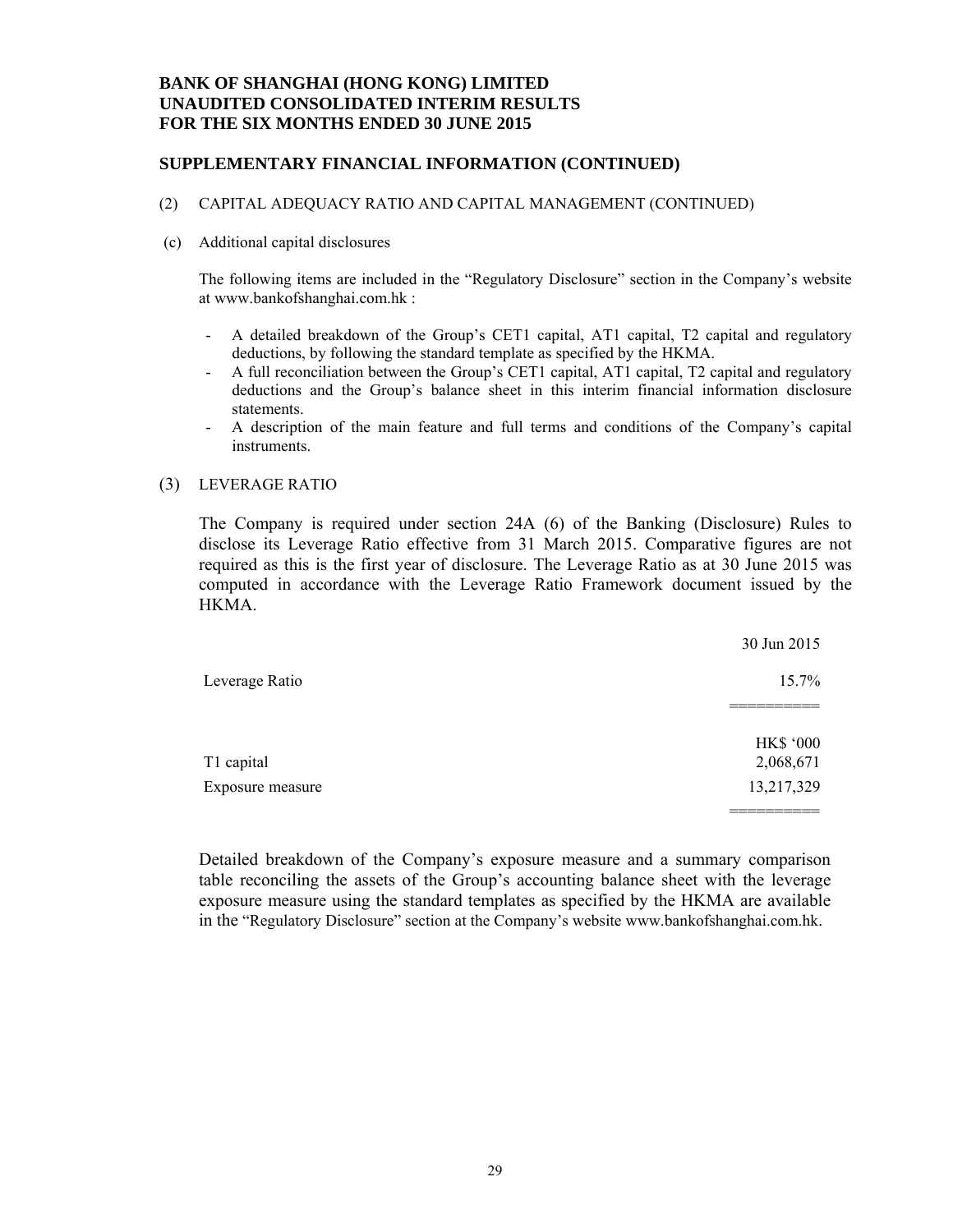#### **SUPPLEMENTARY FINANCIAL INFORMATION (CONTINUED)**

#### (4) LIQUIDITY DISCLOSUERS

|                                                                                                                                                                                                                                                                                                                                            | 30 Jun 2014 |
|--------------------------------------------------------------------------------------------------------------------------------------------------------------------------------------------------------------------------------------------------------------------------------------------------------------------------------------------|-------------|
| Average liquidity ratio for the six-month period<br>ended 30 June                                                                                                                                                                                                                                                                          | 241 1\%     |
| The average liquidity ratio for the six-month period represented the simple average of each<br>calendar month's average liquidity ratio, which was computed on a "single company" basis as<br>required by the HKMA for regulatory reporting purposes and was in accordance with the Fourth<br>Schedule of the Hong Kong Banking Ordinance. |             |
|                                                                                                                                                                                                                                                                                                                                            | 30 Jun 2015 |
| Average liquidity maintenance ratio for the six-month<br>period ended 30 June                                                                                                                                                                                                                                                              | 74 93%      |

The Company has conformed the LMR requirement in accordance with Banking (Liquidity) Rules starting from 1 January 2015 which set a minimum requirement of 25%. The average LMR for the six-month period represented the simple average of each calendar month's average LMR.

#### **Approach to Liquidity Risk Management**

Objectives, framework and process are in place for risk governance, measurement and monitoring of the Group's liquidity risk. Details of the Group's liquidity risk management approach are delineated in the 2014 annual financial statements.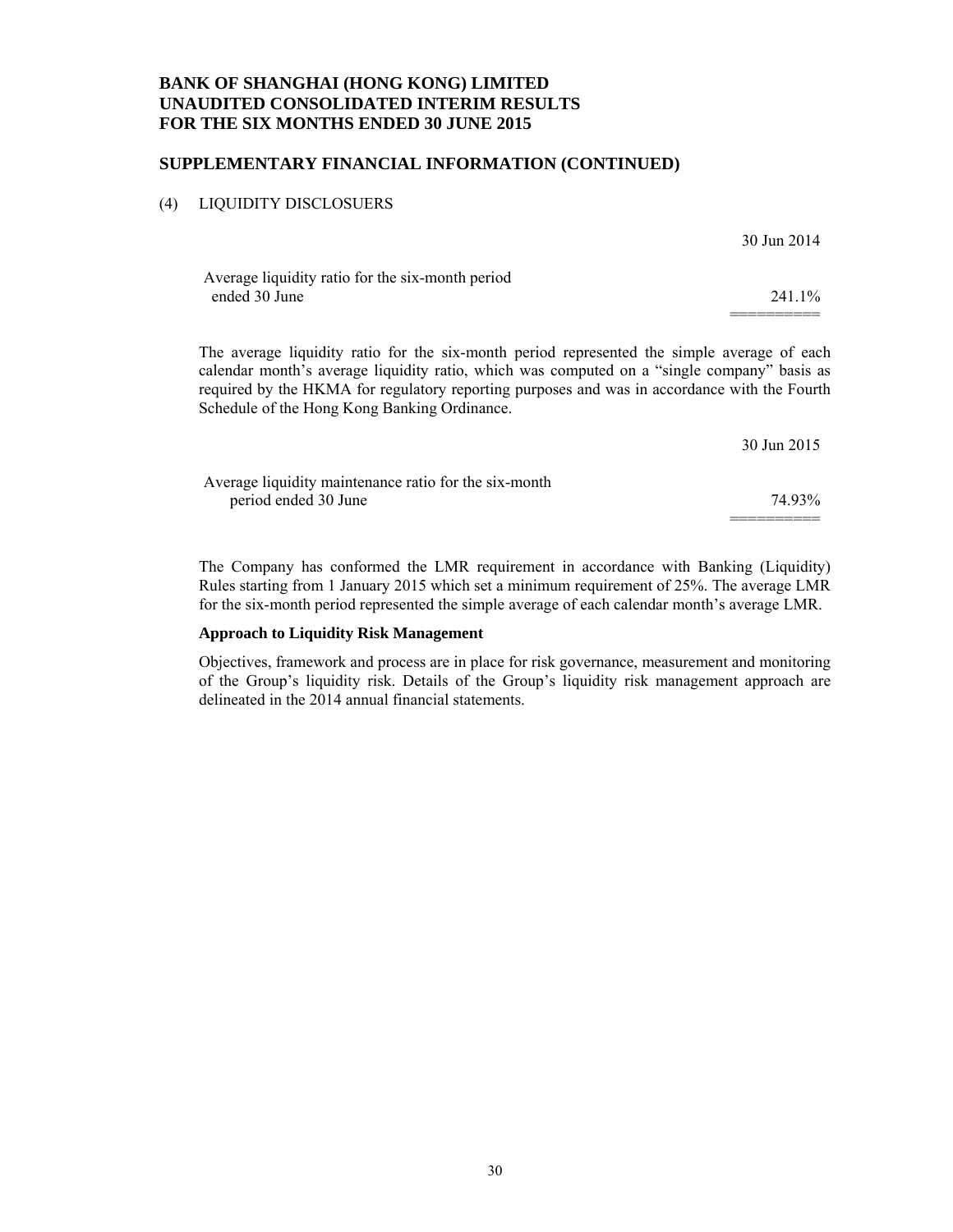#### **SUPPLEMENTARY FINANCIAL INFORMATION (CONTINUED)**

#### (5) INTERNATIONAL CLAIMS

International claims are on-balance sheet exposures to credit takers based on the location of the credit takers after taking into account the transfer of risk, and represent the sum of cross-border claims in all currencies and local claims in foreign currencies. For a claim guaranteed by a party situated in a country different from the credit taker, risk is transferred to the country of the guarantor. For a claim on the branch of a bank, the risk is transferred to the country where its head office is situated.

International claims on individual countries or areas (after risk transfer as defined above) amounting to 10% or more of the aggregate international claims are shown as follows:

|                             | Non-bank private sector |                 |                 |                 |                 |
|-----------------------------|-------------------------|-----------------|-----------------|-----------------|-----------------|
|                             |                         |                 |                 | Non-            |                 |
|                             |                         |                 | Non-bank        | financial       |                 |
|                             |                         | Official        | financial       | private         |                 |
|                             | <b>Banks</b>            | Sector          | institutions    | sector          | Total           |
|                             | <b>HK\$'000</b>         | <b>HK\$'000</b> | <b>HK\$'000</b> | <b>HK\$'000</b> | <b>HK\$'000</b> |
| At 30 June 2015             |                         |                 |                 |                 |                 |
| Developed countries         | 1,857,126               |                 |                 | 76              | 1,857,202       |
| of which Spain              | 1,538,683               |                 |                 |                 | 1,538,683       |
| Offshore centres            | 1,834,683               |                 | 154,073         | 682,510         | 2,671,266       |
| of which Hong Kong          | 1,659,705               |                 | 154,073         | 682,510         | 2,496,288       |
| Developing Asia and Pacific | 3,458,229               |                 | 111,196         | 3,999,618       | 7,569,043       |
| of which China              | 3,458,229               |                 | 111,196         | 3,999,618       | 7,569,043       |
| At 31 December 2014         |                         |                 |                 |                 |                 |
| Developed countries         | 1,184,684               |                 |                 |                 | 1,184,684       |
| of which Spain              | 1,174,597               |                 |                 |                 | 1,174,597       |
| Offshore centres            | 458,515                 |                 |                 | 481,442         | 939,957         |
| of which Hong Kong          | 458,435                 |                 |                 | 481,442         | 939,877         |
| Developing Asia and Pacific | 3,700,802               |                 |                 | 2,641,519       | 6, 342, 321     |
| of which China              | 3,700,802               |                 |                 | 2,641,519       | 6,342,321       |
|                             |                         |                 |                 |                 |                 |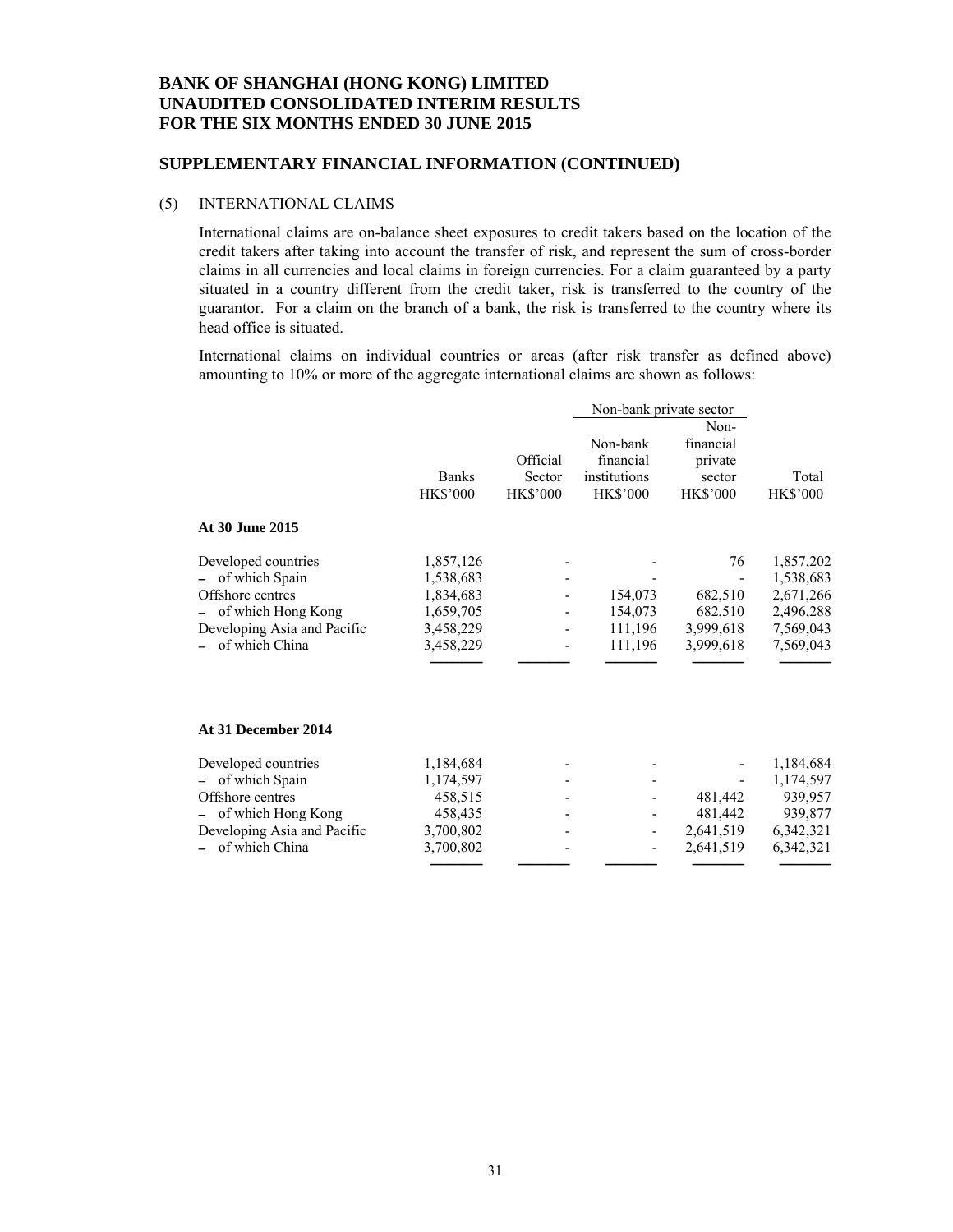### **SUPPLEMENTARY FINANCIAL INFORMATION (CONTINUED)**

### (6) NON-BANK MAINLAND EXPOSURES

The analysis of non-bank Mainland exposures is based on the categories of non-bank entities and the types of direct exposures defined by the HKMA under the Disclosure Rules and also with reference to the HKMA Return in Mainland Activities.

|                                                                                                                                                               | On-balance<br>sheet<br>exposure | Off-balance<br>sheet<br>exposure | Total     |
|---------------------------------------------------------------------------------------------------------------------------------------------------------------|---------------------------------|----------------------------------|-----------|
| At 30 June 2015                                                                                                                                               | <b>HK\$'000</b>                 | <b>HK\$'000</b>                  | HK\$'000  |
| 1. Central government, central government-<br>owned entries and their subsidiaries and                                                                        |                                 |                                  |           |
| joint ventures (JVs)<br>2. Local government, local government-owned                                                                                           | 271,535                         | 69,769                           | 341,304   |
| entities and their subsidiaries and JVs<br>3. PRC nationals residing in Mainland China<br>or other entities incorporated in Mainland                          | 185,755                         | 10,417                           | 196,172   |
| China and their subsidiaries and JVs                                                                                                                          | 1,264,028                       | 108,189                          | 1,372,217 |
| 4. Other entities of central government not<br>reported in item 1 above                                                                                       | 123,540                         |                                  | 123,540   |
| 5. Other entities of local governments not<br>reported in item 2 above<br>6. PRC national residing outside Mainland<br>China or entities incorporated outside | 100,142                         |                                  | 100,142   |
| Mainland China where the credit is granted<br>for use in Mainland China<br>7. Other counterparties where the exposures                                        | 1,121,304                       | 93,272                           | 1,214,576 |
| are considered by the reporting institution<br>to be non-bank Mainland China exposures                                                                        | 2,146,796                       | 151,125                          | 2,297,921 |
| Total                                                                                                                                                         | 5,213,100                       | 432,772                          | 5,645,872 |
| Total assets after provision                                                                                                                                  | 12,866,647                      |                                  |           |
| On-balance sheet exposures as percentage of<br>total assets                                                                                                   | 40.52%                          |                                  |           |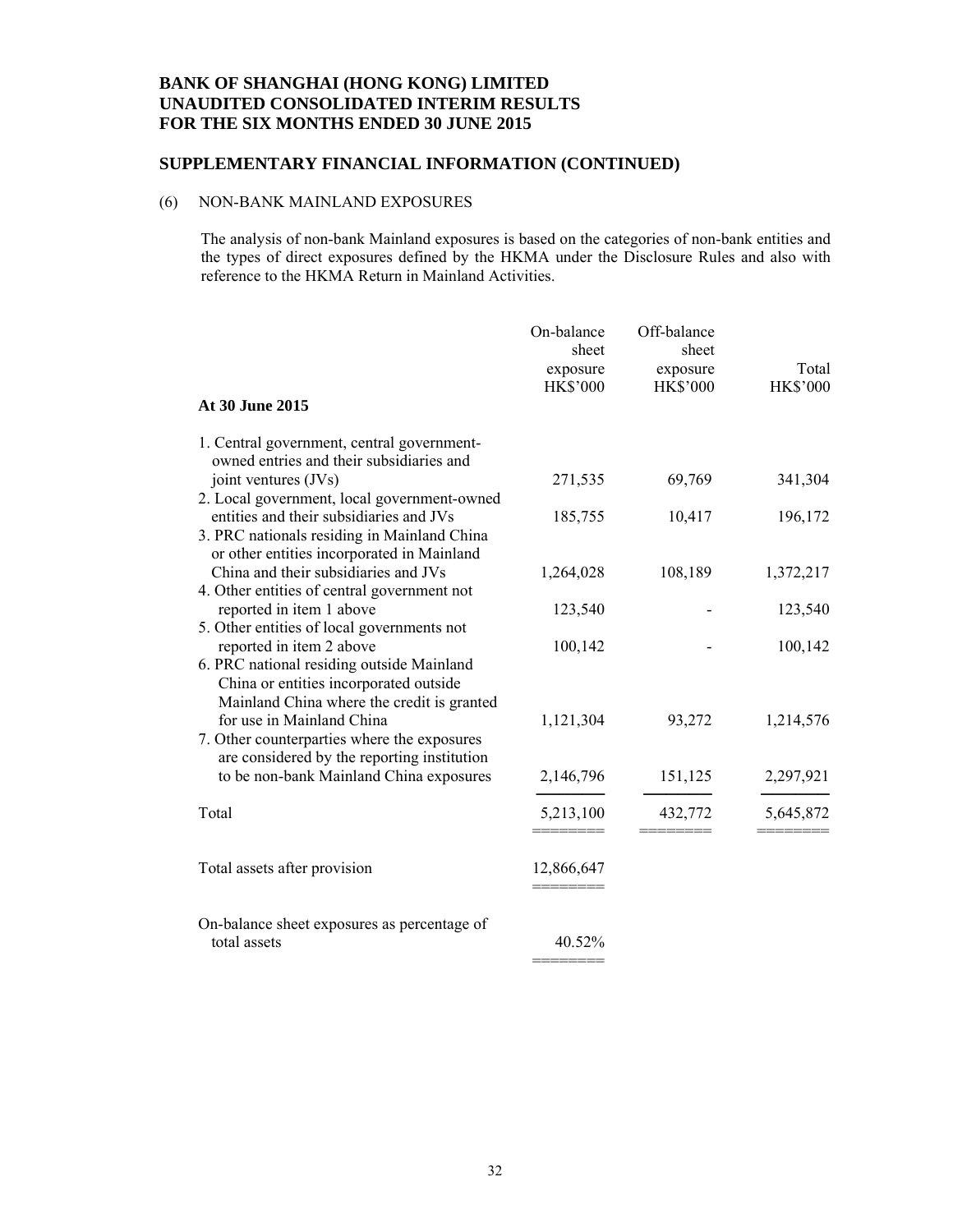# **SUPPLEMENTARY FINANCIAL INFORMATION (CONTINUED)**

#### (6) NON-BANK MAINLAND EXPOSURES (CONTINUED)

|                                                                                                                                                                       | On-balance<br>sheet<br>exposure<br><b>HK\$'000</b> | Off-balance<br>sheet<br>exposure<br><b>HK\$'000</b> | Total<br><b>HK\$'000</b> |
|-----------------------------------------------------------------------------------------------------------------------------------------------------------------------|----------------------------------------------------|-----------------------------------------------------|--------------------------|
| At 31 December 2014                                                                                                                                                   |                                                    |                                                     |                          |
| 1. Central government, central government-<br>owned entries and their subsidiaries and joint<br>ventures (JVs)                                                        | 276,614                                            |                                                     | 276,614                  |
| 2. Local government, local government-owned<br>entities and their subsidiaries and JVs<br>3. PRC nationals residing in Mainland China                                 | 79,696                                             |                                                     | 79,696                   |
| or other entities incorporated in Mainland<br>China and their subsidiaries and JVs<br>4. Other entities of central government not                                     | 644,539                                            | 155,104                                             | 799,643                  |
| reported in item 1 above<br>5. Other entities of local governments not                                                                                                | 46,770                                             |                                                     | 46,770                   |
| reported in item 2 above<br>6. PRC national residing outside Mainland<br>China or entities incorporated outside                                                       | 100,124                                            |                                                     | 100,124                  |
| Mainland China where the credit is granted<br>for use in Mainland China<br>7. Other counterparties where the exposures<br>are considered by the reporting institution | 482,469                                            | 105,014                                             | 587,483                  |
| to be non-bank Mainland China exposures                                                                                                                               | 1,429,056                                          |                                                     | 1,429,056                |
| Total                                                                                                                                                                 | 3,059,268<br>=======                               | 260,118<br>========                                 | 3,319,386<br>=======     |
| Total assets after provision                                                                                                                                          | 9,128,937                                          |                                                     |                          |
| On-balance sheet exposures as percentage of<br>total assets                                                                                                           | 33.51%                                             |                                                     |                          |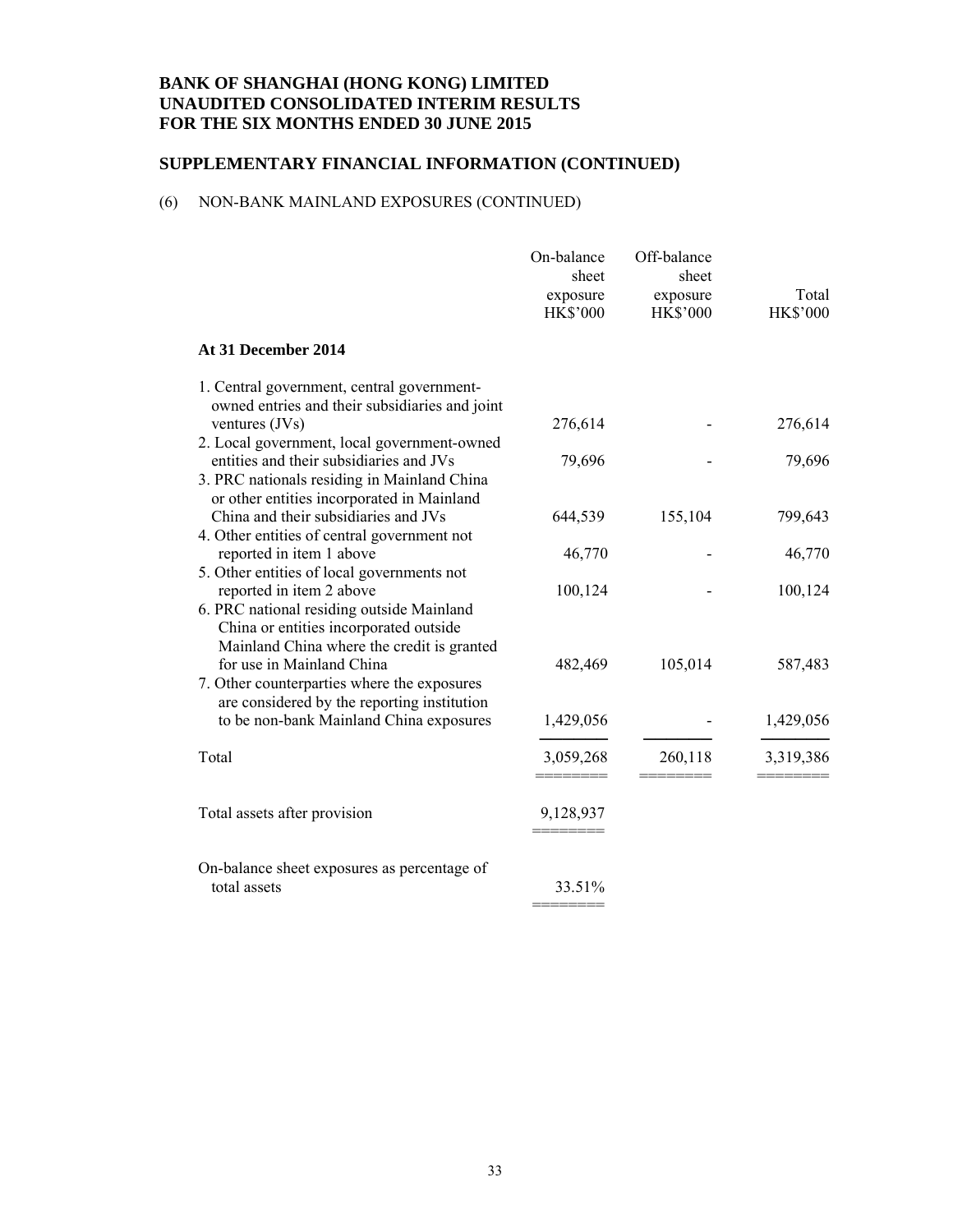### **SUPPLEMENTARY FINANCIAL INFORMATION (CONTINUED)**

#### (7) CURRENCY CONCENTRATION

The Group had the following net foreign currency exposure by currencies which exceeded 10% of the net foreign currency exposure in all currencies:

|                                  |                 |                 |                 | Other                         | Total                   |
|----------------------------------|-----------------|-----------------|-----------------|-------------------------------|-------------------------|
|                                  |                 |                 |                 | Foreign                       | foreign                 |
|                                  | <b>USD</b>      | <b>RMB</b>      | <b>EUR</b>      | currencies                    | currencies              |
|                                  | <b>HK\$'000</b> | <b>HK\$'000</b> | <b>HK\$'000</b> | <b>HK\$'000</b>               | <b>HK\$'000</b>         |
|                                  | <b>HKS</b>      | <b>HKS</b>      | <b>HKS</b>      | <b>HKS</b>                    | HK\$                    |
|                                  | equivalent      | equivalent      | equivalent      | equivalent                    | equivalent              |
| At 30 June 2015                  |                 |                 |                 |                               |                         |
| Spot assets                      | 5,448,760       | 5,500,325       | 45,273          | 251                           | 10,994,609              |
| Spot liabilities                 | (4,617,178)     | (5,578,846)     |                 |                               | (10, 196, 024)          |
| Forward purchases                | 1,117,836       | 1,304,111       |                 |                               | 2,421,947               |
| Forward sales                    | (1,858,070)     | (1, 107, 777)   | (3, 462)        |                               | (2,969,309)             |
| Net long non-structural position | 91,348          | 117,813         | 41,811          | 251                           | 251,223                 |
|                                  |                 |                 |                 |                               |                         |
|                                  |                 |                 |                 |                               |                         |
|                                  |                 |                 |                 | Other                         | Total                   |
|                                  |                 |                 |                 | Foreign                       | foreign                 |
|                                  | <b>USD</b>      | <b>RMB</b>      | <b>EUR</b>      | currencies                    | currencies              |
|                                  | <b>HK\$'000</b> | <b>HK\$'000</b> | <b>HK\$'000</b> |                               |                         |
|                                  | <b>HKS</b>      | <b>HKS</b>      | HK\$            | <b>HK\$'000</b><br><b>HKS</b> | <b>HK\$'000</b><br>HK\$ |
|                                  |                 |                 |                 |                               |                         |
| At 31 December 2014              | equivalent      | equivalent      | equivalent      | equivalent                    | equivalent              |
| Spot assets                      | 3,676,815       | 3,897,896       | 47,402          | 193                           | 7,622,306               |
| Spot liabilities                 | (3,836,625)     | (4, 556, 862)   | (45, 532)       | (23)                          | (8,439,042)             |
| Forward purchases                | 1,083,745       | 1,862,859       | 39,603          |                               | 2,986,207               |
| Forward sales                    | (866, 147)      | (1, 145, 859)   |                 |                               | (2,012,006)             |
| Net long non-structural position | 57,788          | 58,034          | 41,473          | 170                           | 157,465                 |

As at 30 June 2015 and 31 December 2014, there was no net structural position.